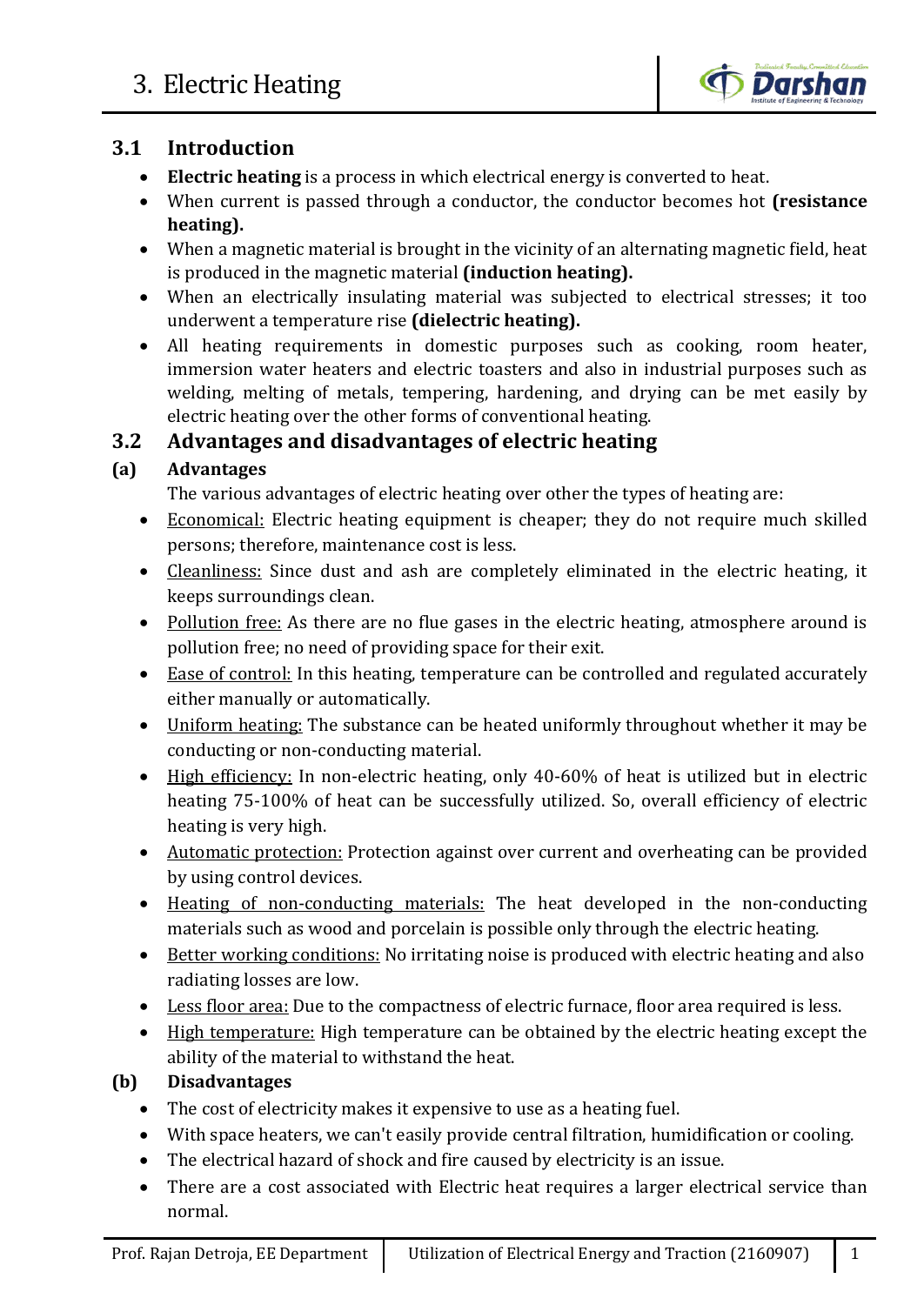

## **3.3 Modes of transfer of heat**

• The transmission of the heat energy from one body to another because of the temperature gradient takes place by any of the following methods:

## **(a) Conduction**

- One molecule of substance gets heated and transfers the heat to the adjacent one and so on.
- In this mode, the heat transfers from one part of substance to another part without the movement in the molecules of substance. The rate of the conduction of heat along the substance depends upon the temperature gradient.
- It may be expressed in *[MJ/h/m2/m] or[W/cm2/cm] t*=Plat thickness in *m*

*A*=X-sectional area of its two parallel face in *m2*

*T1 & T2*=Temperature of two face in *°C*

*T*=duration of heat transfer in *hr*

*K*=Co-efficient of thermal conductivity for the material in *MJ/m2/m/°C/hr*

$$
Q = \frac{kA}{t}(T_1 - T_2)T
$$

• Ex: Refractory heating, the heating of insulating materials, etc.

## **(b) Convection**

- In this mode, the heat transfer takes place from one part to another part of substance or fluid due to the actual motion of the molecules. The rate of heat depends mainly on the difference in the fluid density at different temperatures.
- The quantity of heat absorbed from the heater by convection are depends on temperature of the heating element above the surrounding, size of surface of heater, on the position of heater.
- Heat dissipated  $H=a(T_1-T_2)^b$  *in W/m<sup>2</sup> a & b* are constant (depends on heating surface) *T1 & T2* are the temperature of the heating surface and fluid in *°C*
- Ex: Immersion water heater.

## **(c) Radiation**

- In this mode, the heat transfers from source to the substance to be heated without heating the medium in between. It is dependent on surface.
- Rate of heat radiation is given by Stefan's law. Heat dissipation

$$
H = 5.72Ke \left[ \left( \frac{T_1}{100} \right)^4 - \left( \frac{T_2}{100} \right)^4 \right] watts / m^2
$$

Where, *T1*=Temperature of source of heat in *°C T2*= Temperature of substance to be heated in *°C*

*K*=Constant known as radiant efficiency

- *e*=emissivity
- Ex: Solar heaters.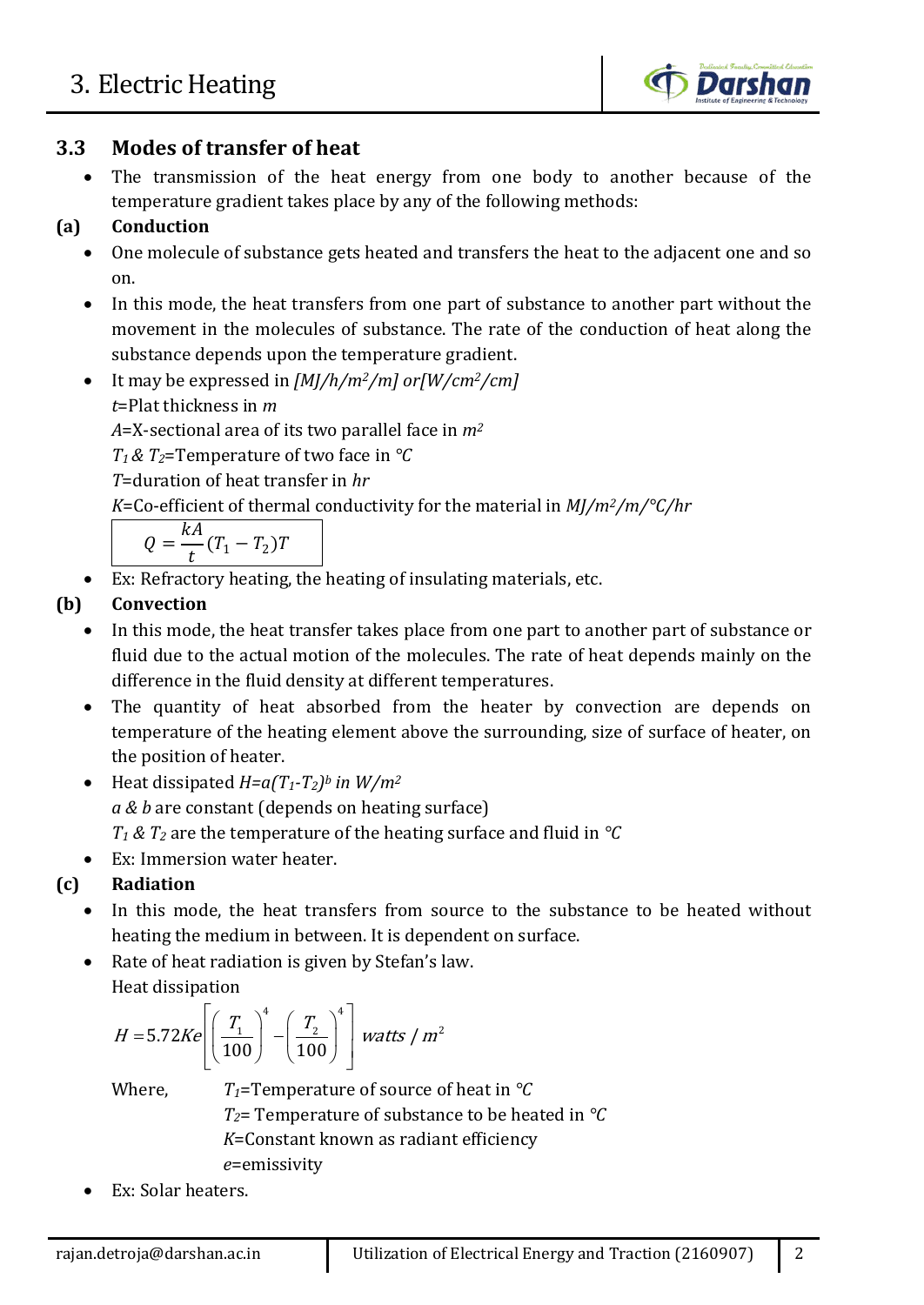

## **3.4 Essential requirements of good heating element**

The materials used for heating element should have the following properties:

- High-specific resistance: Material should have high-specific resistance so that small length of wire may be required to provide given amount of heat.
- High-melting point: It should have high-melting point so that it can withstand for high temperature, a small increase in temperature will not destroy the element.
- Low temperature coefficient of resistance: the radiant heat is proportional to fourth powers of the temperatures; it is very efficient heating at high temperature. For accurate temperature control, the variation of resistance with the operating temperature should be very low. This can be obtained only if the material has low temperature coefficient of resistance.
- Free from oxidation: The element material should not be oxidized when it is subjected to high temperatures; otherwise the formation of oxidized layers will shorten its life.
- High-mechanical strength: The material should have high-mechanical strength and should withstand for mechanical vibrations.
- Non-corrosive: The element should not corrode when exposed to atmosphere or any other chemical fumes.
- Economical: The cost of material should not be so high.

## **3.5 Classification of electric heating method**



#### *Figure 3.1 Classification of Electric Heating*

Electric heating can be broadly classified under two categories:

- (a) Power frequency heating in which the furnace operates with 50Hz AC supply.
- (b) High frequency heating in which special high frequency generators is essential, e.g. dielectric heating, induction heating.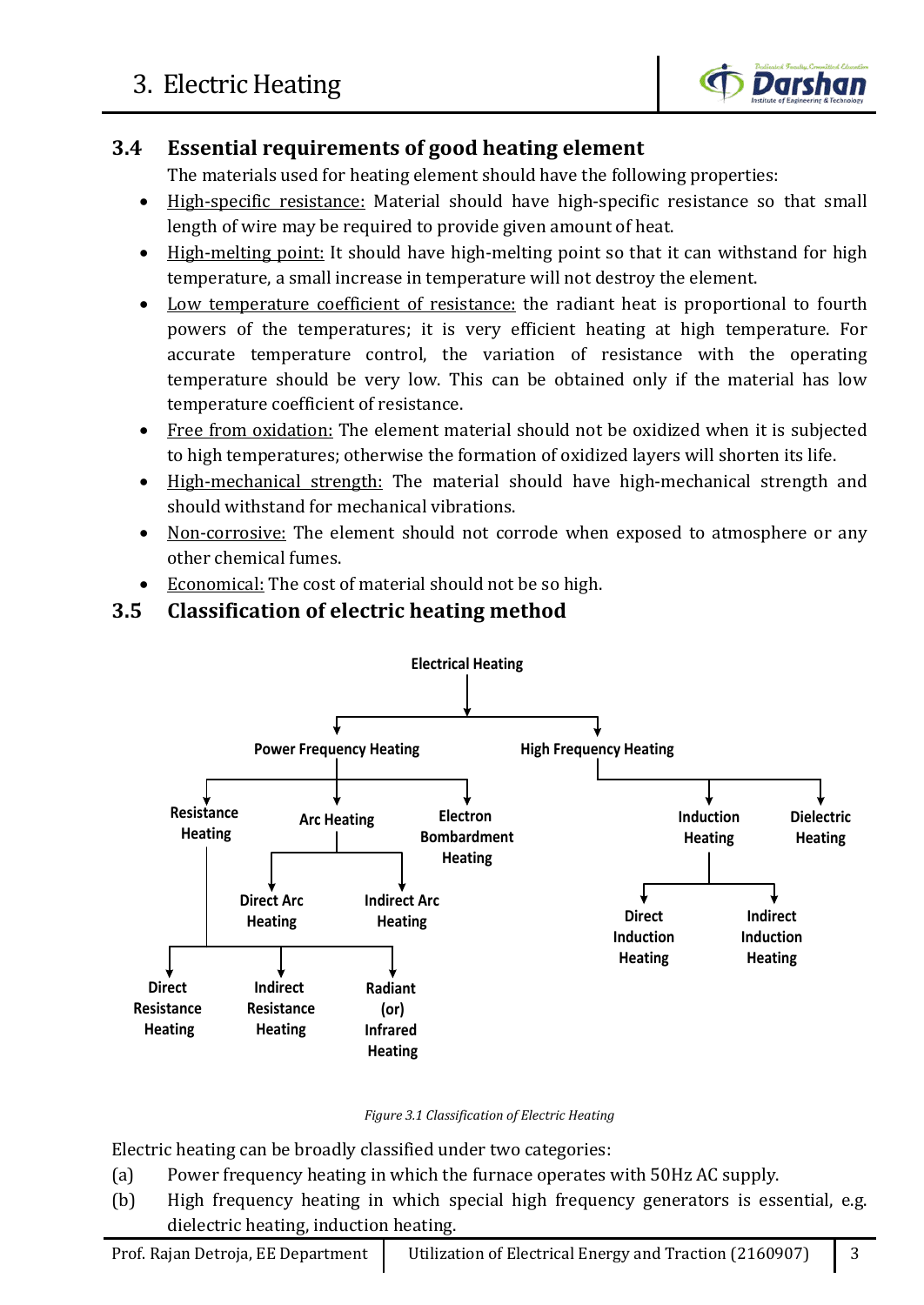

#### **(A) Power frequency heating**

#### **1. Resistance heating**

- (i) Direct resistance heating
	- The electric current is made to pass through the substance to be heated or charge itself. The electric current while passing through charge products I2R loss which appears in the form of the heat thus charge is heated up.
	- Few examples of this heating method are resistance welding, electrode boiler for heating water, salt bath furnace.
- (ii) Indirect resistance heating
	- Current is passed through heating element and I2R loss is produced which appears in the form of heat.
	- This heat is passed on to the substance or charge to be heated by radiation and convection.
	- e.g. room heater, hair drier, soldering iron, immersion water heater, hot plate, frying pan, electric oven etc.
- (iii) Radiant or Infrared heating
	- Heat energy from an electric lamp is focused on the charge to be heated.
	- The heat energy is transferred through electromagnetic radiations.
	- This is used for drying the paint on objects.

#### **2. Arc heating**

- (i) Direct arc heating
	- An arc is made to strike between electrodes and charge itself.
	- The heat energy of arc is absorbed by the charge and thus heating is done.
- (ii) Indirect arc heating
	- An arc is made to strike between two electrodes.
	- The heat of arc is then passed on to the charge through radiation.

#### **3. Electron bombardment heating**

Bombardment of electron causes heating.

## **(B) High frequency heating**

#### **1. Induction heating**

In this method, current are induced in the charge by electromagnetic induction action and circulation of these currents in the charge causes its heating. This is used in metallurgical industries for melting the metals.

- (i) Direct induction heating
	- Currents are induced in the charge by electromagnetic induction action in case of steel and other metals these currents are sufficient enough to melt the metals.
	- The equipment used for melting is known as induction furnace and processes used for general heat treatment of metals is known as eddy current heating.
- (ii) Indirect induction heating
	- Eddy currents are induced in the heating element by electromagnetic induction, the heat so produced is transferred to the charge by radiation and convection and certain heat treatment methods for metals make use of this method.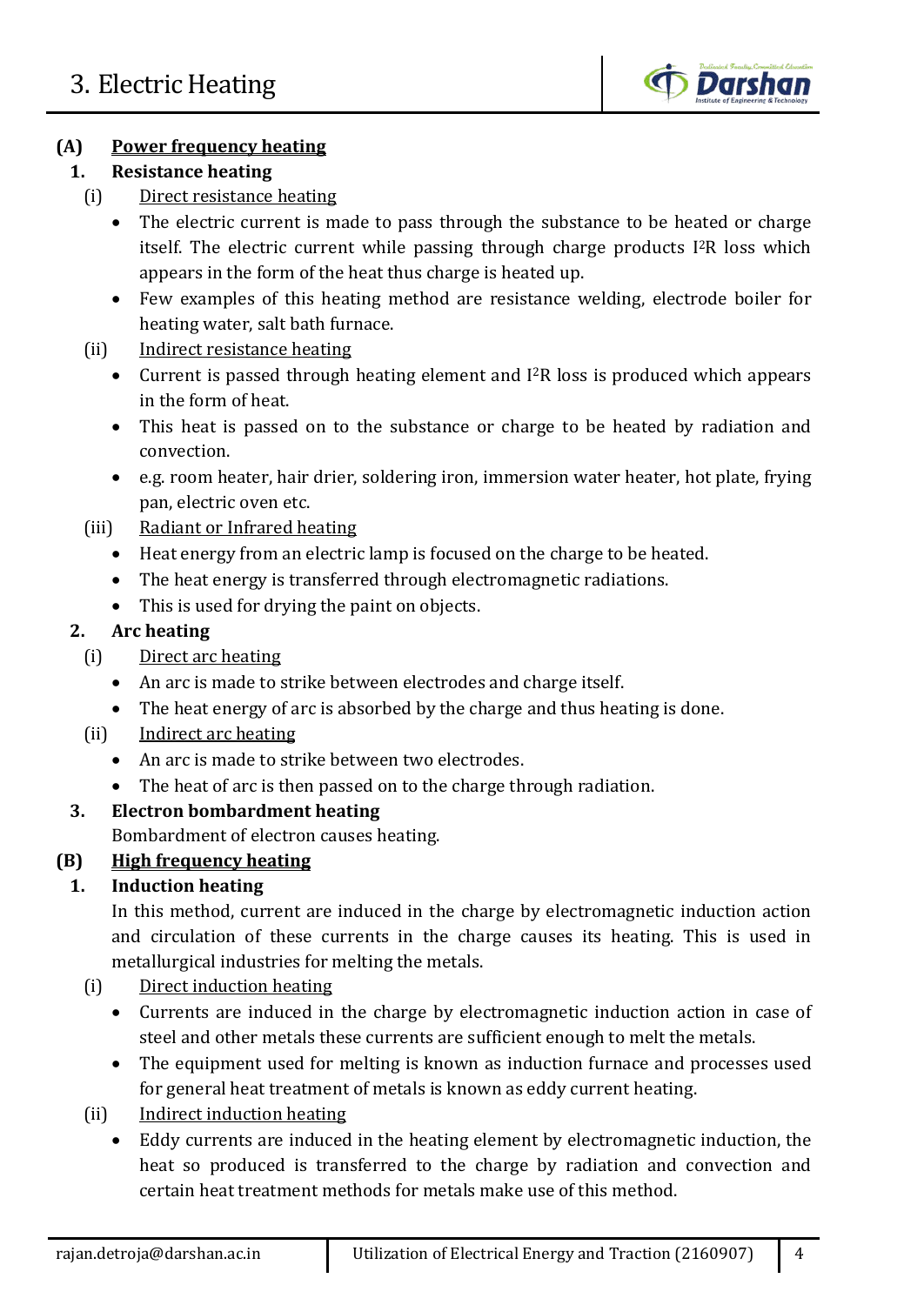

### **2. Dielectric heating**

Dielectric loss is produced in the charge itself when it is subjected to alternating electric field. This dielectric loss appears in the form of heat thus charge is heated up.

## **3.6 Resistance heating**

- When current passes through a resistance, Power loss takes place there in which appears in the form of heat,
- Electrical energy converted into heat energy *H = I2Rt* Power loss = *I2R Watts*

 = *VI Watts* = *V2/R Watts*

Where,

*R*=Resistance of the element (*Ω*) *V*=Voltage (*Volt*) *I*=Current (*ampere*)

## **(a) Direct Resistance Heating**



*Figure 3.2 Direct Resistance Heating*

- In this method, electrodes are immersed in a material or charge to be heated.
- The charge may be in the form of powder, pieces or liquid.
- The electrodes are connected to AC or DC supply.
- In case of DC or 1-Φ AC, two electrodes are immersed and three electrodes are immersed in the charge and connected to supply in case of availability of 3- Φ supply.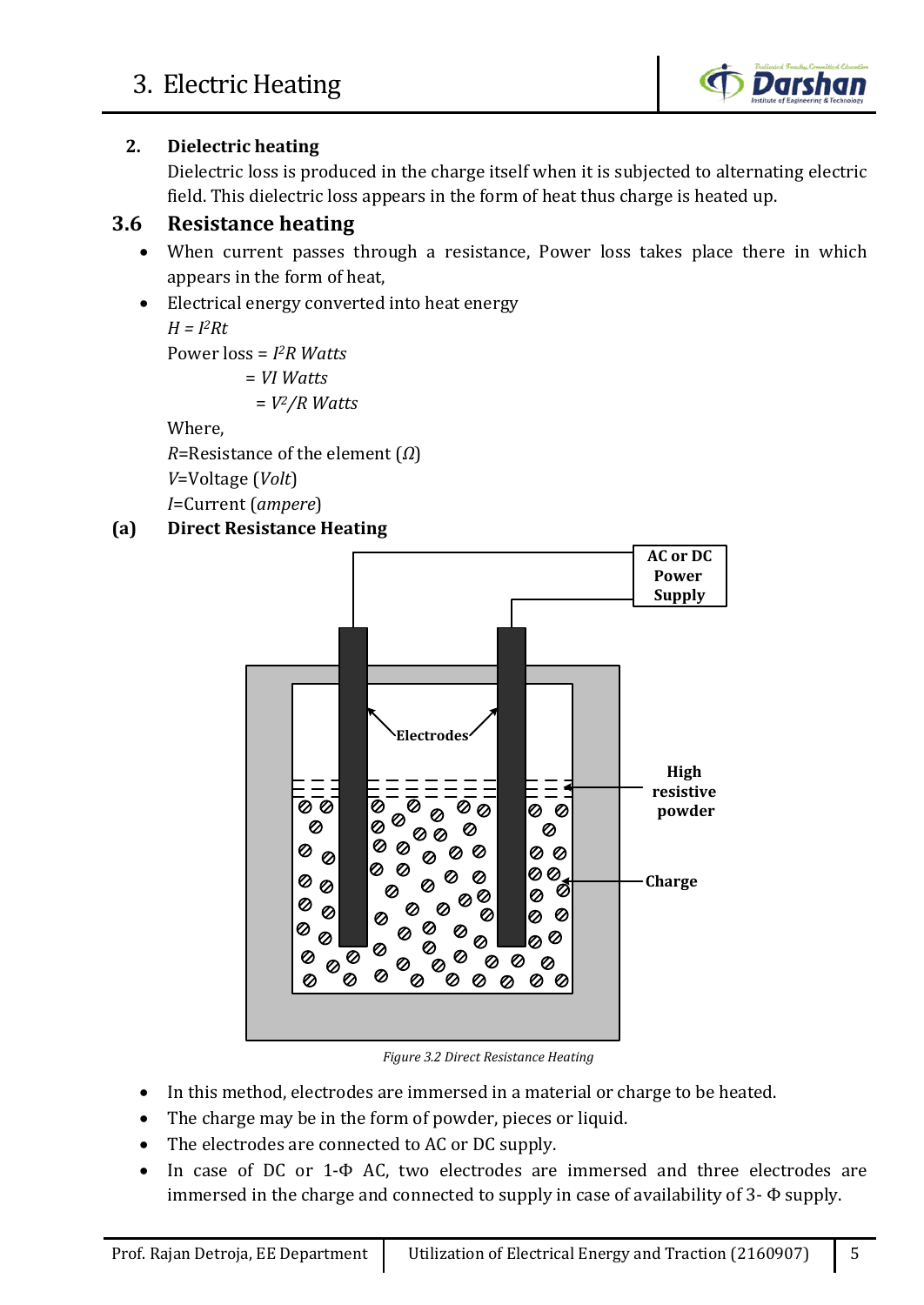

- When metal pieces are to be heated, the powder of highly resistive is sprinkled over the surface of the charge (or) pieces to avoid direct short circuit between electrodes.
- The current flows through the charge and heat is produced in the charge itself. So, this method has high efficiency.
- As the current in this case is not variable, so that automatic temperature control is not possible.
- This method of heating is employed in salt bath furnace and electrode boiler for heating water.
- **(b) Indirect Resistance Heating**



*Figure 3.3 Indirect Resistance Heating*

- In this method of heating, electric current is passed through a wire or other high resistance material forming a heating element.
- The heat proportional to I<sup>2</sup>R loss produced in the heating element is delivered to the charge by one or more of the modes of transfer of heat i.e. convection and radiation.
- An enclosure known as heating chamber is required for heat transfer by radiation and convection for the charge.
- For industrial purposes, where a large amount of charge is to be heated then the heating element is kept in a cylinder surrounded by jacket containing the charge.
- The arrangement provides as uniform temperature, automatic temperature control can be provided.
- Both A.C and D.C supplies can be used for this purpose at full mains voltage depending upon the design of heating element.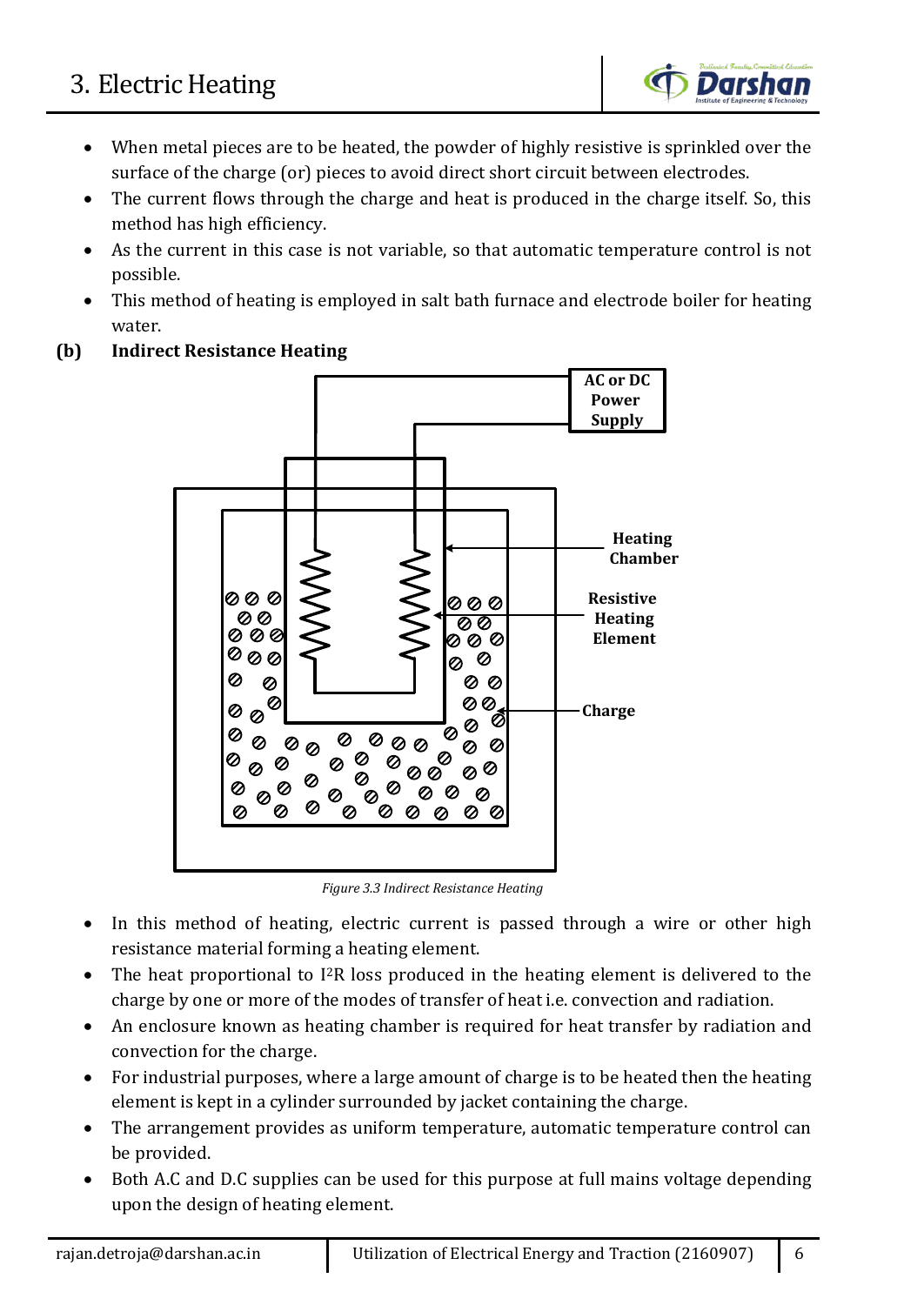

## **3.7 Causes of failure of heating elements**

### **(a) Formation of hot spot**

- The filament may break where it shines brightest during its operation that means the temperature at the particular spot is higher compared to rest of the filament. This is called formation of the hot spots. It may be created due to following causes:
- Unequal spacing: If spacing between the heating element is non-uniform then the temperature will be maximum where spacing is minimum and thus hot spot may be formed.
- Supporting Structure: If supporting structure is a bad conductor of heat then it will not transfer any heat, hence temperature of the heating element will be higher near the supports resulting in formation of hot spots.

#### **(b) Oxidation**

- The outer surface of the heating element which is open to atmosphere gets oxidized due to higher temperatures.
- During switching operation the oxide layer gets flicked off and due to this the inner surface is now open to atmosphere.

#### **(c) Embrittlement due to gain growth**

- All heating alloys containing iron tend to form large brittle grains at high temperatures.
- When cold, the heating elements are very brittle and liable to rupture easily on slightest handling and jerks.

#### **(d) Corrosion**

- Chemical fumes produced during industrial operations corrode the surface of the heating element where the actual contact of fumes with the heating element occurs.
- Due to this failure of the heating element occurs.

#### **(e) Mechanical Failure**

• During alloying, apportion of the heating element may have a higher content of higher resistivity material so this portion will produce more amount of heat for the same current. Thus, the heating element may be damaged.

## **3.8 Temperature control of resistance furnaces/ovens.**

- Temperature control is necessary in resistance oven/furnaces temperature may have to be kept constant or varied according to requirements.
- Control may be manual or automatic.
- In this heating heat developed depends upon *I2Rt* or *V2t/R*. So there are three ways in which the temperature can be controlled.

### **(1) By varying the applied voltage to the elements or current flowing through the element**

- Voltage across the oven can be controlled by changing the transformer tapping. This is economical and most suitable if the transformer is to be used for stepping down the voltage for the supply to ovens or furnaces, but such conditions do not arise usually.
- Auto-transformer or induction regulator can also be used for variable voltage supply.
- Alternative voltage across the oven or furnace can be controlled by varying the impedance connected in series with the circuit. But this method is not economical as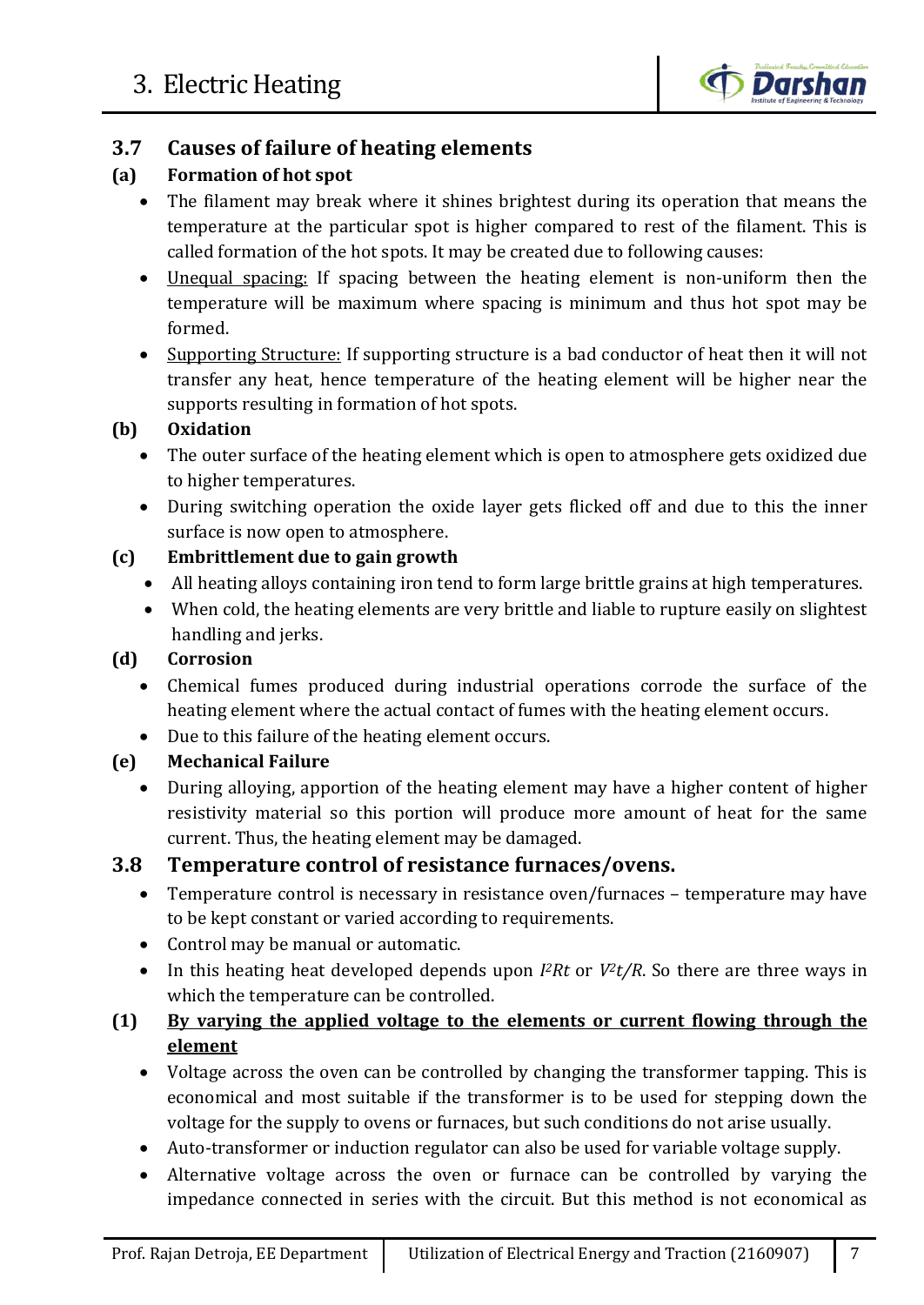

power is continuously wasted in the controlling resistance. Therefore limited to small furnaces.

#### **(2) By varying the resistance of elements**

• Temperature can also be controlled by switching the various combinations of group of resistance used in the ovens or furnaces in the following ways.

#### **(a) Use of variable number of element**

- o In this method, the number of heating elements in working is changed; so total power input or heat developed is changed.
- o This method does not provide uniform heating unless the number of heating elements in the circuit at any particular instant is distributed over the surface area, which requires complicated wiring.

#### **(b) Change of connections**

o In this method the elements are arranged to be connected either all in series or all in parallel or combination of both star or in delta by means of switching at different instant according to the requirements. This is the simplest and most commonly used method of control.

#### **(3) By varying the ratio of on and off times of supply**

- An on-off switch can also be employed for temperature control but its use is restricted to small ovens.
- The time duration for which the oven is connected to the supply and the time duration for which it remains cut-off from the supply will determine the temperature.
- Here an oven is supplied through a thermostat switch which makes and breaks the supply connections at particular temperature.
- The ratio of time duration during which supply remains on to total time duration of an on-off cycle is an indication of temperature.
- The higher the ratio, the larger will be the temperature of the oven. Advantages of this method is that it is more efficient then series impedance method.

## **3.9 Design of resistance heating element**

- The purpose of design of heating element is to find size and length of wire required as the heating element to produce the given temperature can be calculated when, we know the electrical input and voltage.
- Wire employed may be circular or rectangular like a ribbon.
- The heating element on reaching a steady temperature will dissipate the heat from its surface equivalent to electrical input.
- Generally the heat will be dissipated from the heating elements at high temperatures, it is reasonable to assume that whole of the heat energy is dissipated by radiation.
- Heat dissipated according to stefan's Law

$$
H = 5.72Ke \left[ \left( \frac{T_1}{100} \right)^4 - \left( \frac{T_2}{100} \right)^4 \right] watts / m^2 \dots (1)
$$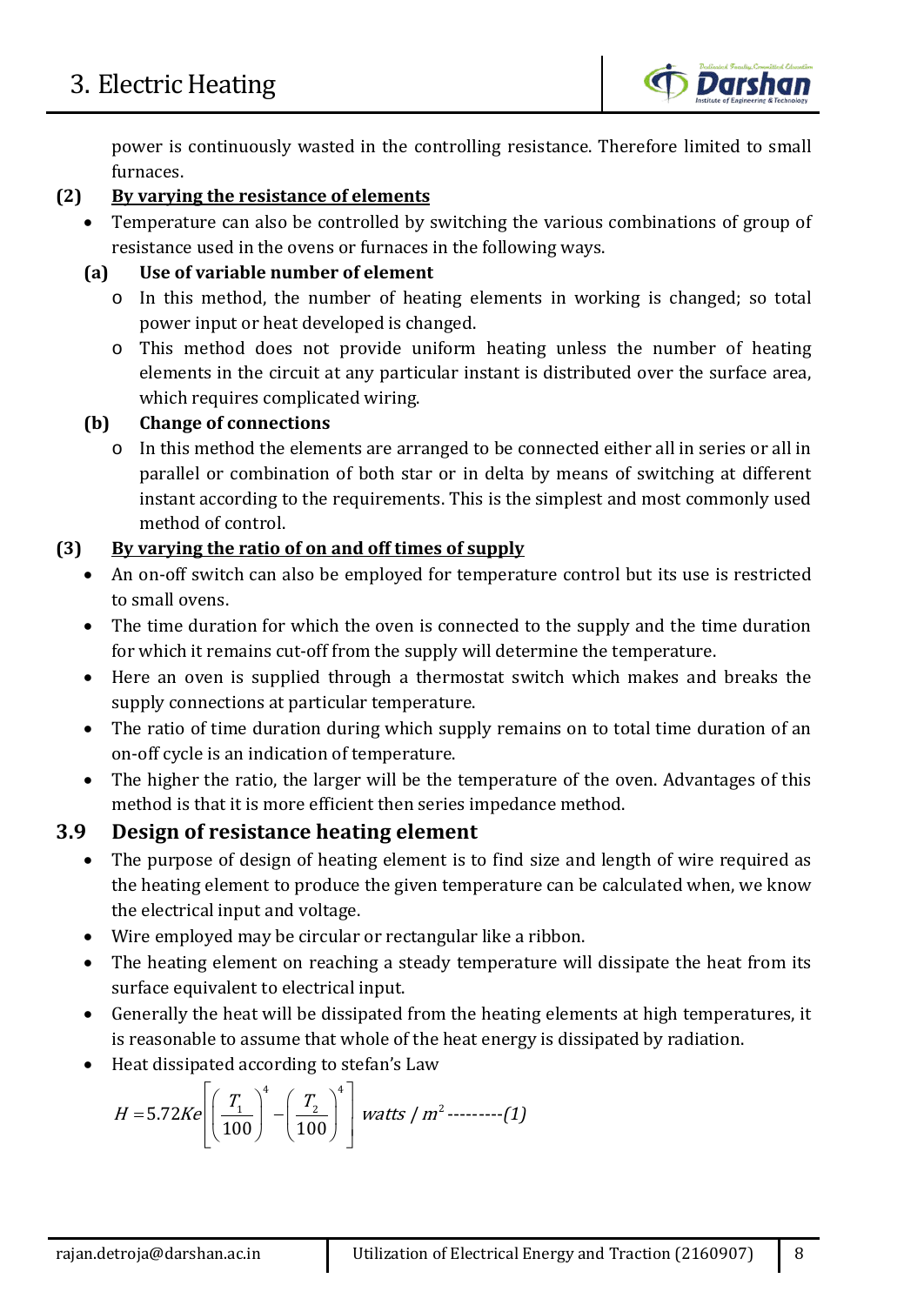



• Electrical Input

$$
P = \frac{V^2}{R}
$$
  $(2)$   
Where,  $V =$ Supply Voltage

*R=Resistance of Heating Element*

(a) Circular wire:-



*Figure 3.4 Circular Heating Elements*

$$
R = \frac{\rho l}{a} = \frac{\rho l}{\pi r^2} = \frac{\rho l}{\pi \left(\frac{d}{2}\right)^2} = \frac{\rho l}{\pi d^2}
$$

$$
R = \frac{4\rho l}{\pi d^2}
$$

*Where, d=Diameter of conductor l=Length of conductor ρ=Resistivity of conductor material*

• *Put in equ(2)*

$$
P = \frac{V^2}{R} = \frac{V^2 \pi d^2}{4\rho I}
$$
  

$$
\frac{I}{d^2} = \frac{\pi V^2}{4\rho P}
$$
 (A)

- *Surface Area,*  $S = \pi dl$
- *Total Heat Dissipated,*  $H_t = \pi dH$

*Where, H=Heat dissipated/Unit area*

• At Steady state temperature, Power Input = Heat Dissipated

$$
P = \pi dH
$$
  

$$
\frac{\pi d^2 V^2}{4\rho I} = \pi dH
$$
  

$$
\frac{d}{I^2} = \frac{4\rho H}{V^2}
$$
................. (B)

• Solving equation *(A)* and *(B)* length & diameter of wire can be determined.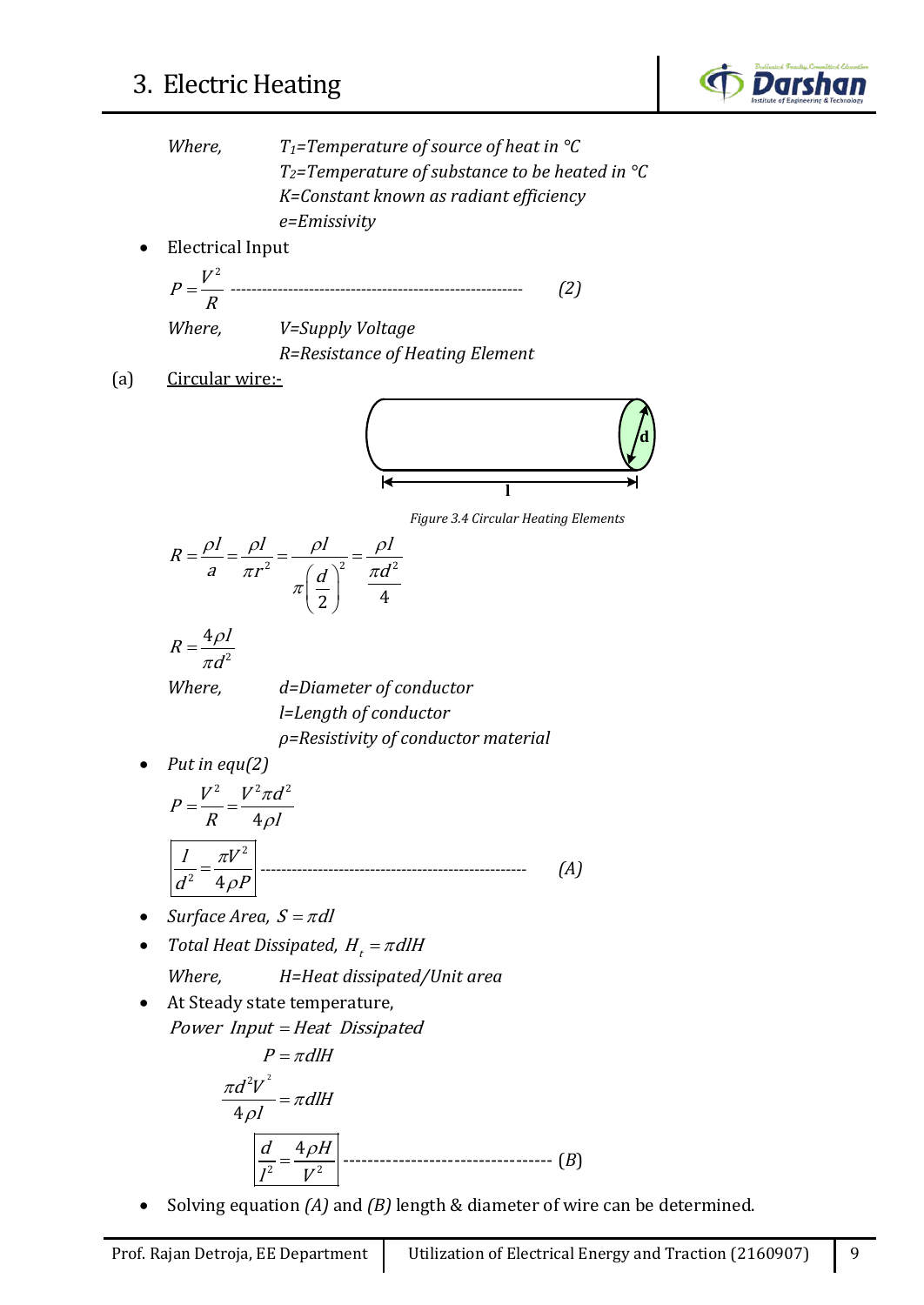#### (b) Rectangular (Ribbon) wire:-



*Figure 3.5 Rectangular Heating Elements*

$$
R = \frac{\rho l}{a} = \frac{\rho l}{wt}
$$

*Where, w=width of conductor l=Length of conductor t=thickness of conductor* 

• *Put in equ(2)*

$$
P = \frac{V^2}{R} = \frac{V^2wt}{\rho I}
$$
  

$$
\frac{I}{wt} = \frac{V^2}{\rho P}
$$
 (C)

- *Surface Area,*  $S = 2wl + 2(tl + tw)$
- *Neglecting the side area 2(tl+tw) as the thickness is negligible*
- *Total Heat Dissipated,*  $H<sub>r</sub> = 2wH$ *Where, H=Heat dissipated/Unit area*
- *At Steady state temperature,* Power Input = Heat Dissipated

$$
P = 2wIH
$$
  
\n
$$
\frac{V^2wt}{\rho I} = 2wIH
$$
  
\n
$$
\frac{t}{I^2} = \frac{2\rho H}{V^2}
$$
................. (D)

• Solving equation (C) and (D) length, width and thickness of wire can be determined.

## **3.10 Electric immersion heater**

• It works on the principle of heating effect of an electric current.



*Figure 3.6 Electric Immersion Heater*

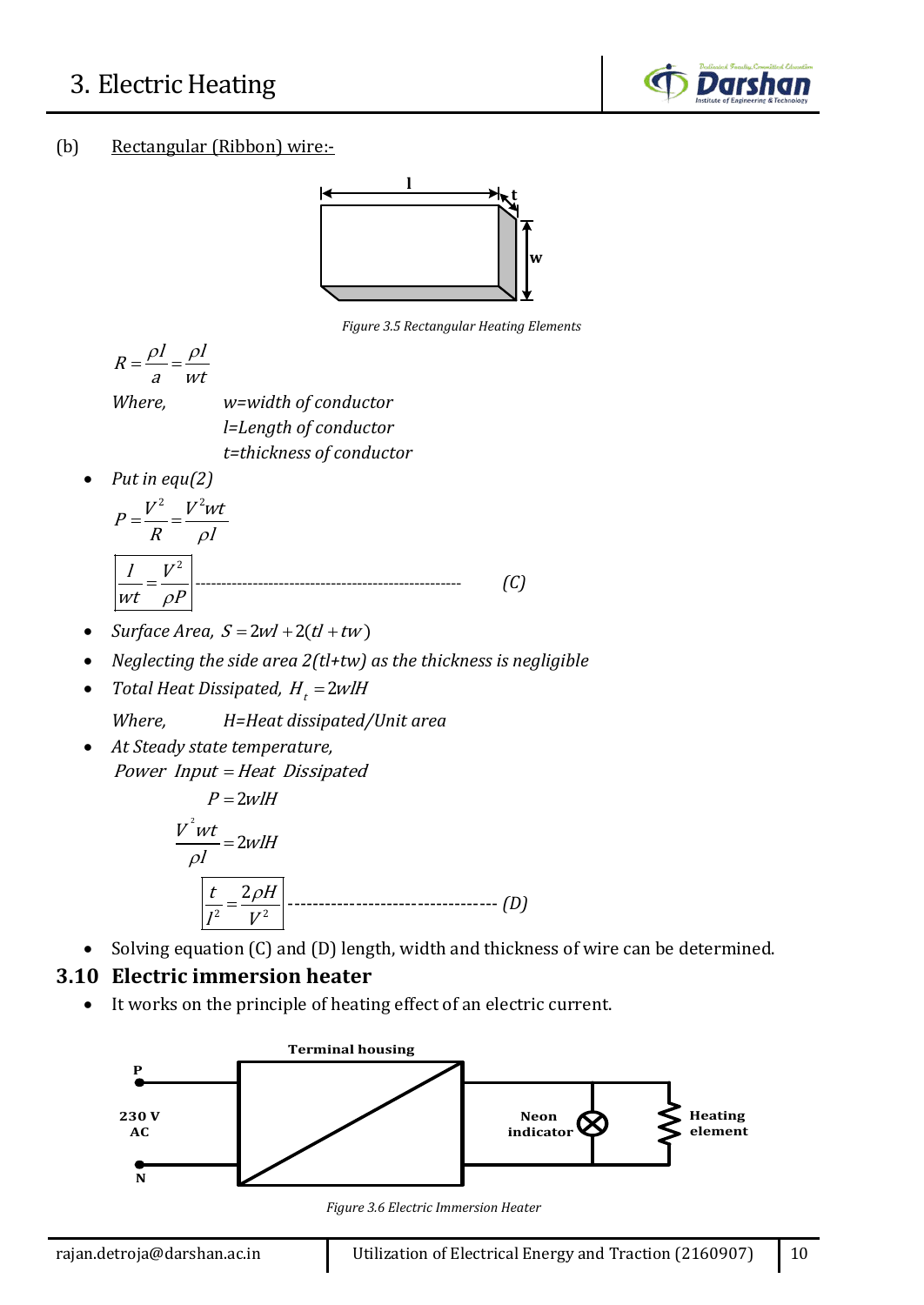

- Metallic tube:- The tube is made of copper and chromium platted. It is a hollow tube and protects the inner part and absorbs the heat form the inner part and transmits the heat to the liquid or water to be heated.
- Heating element:- The heating element is made up of a high melting nicrome having more resistivity. It is in the form of a coil and placed inside the copper tube centrally. The coil is connected to the electric supply through the terminal housing and supply chord. The coil is heated up and produces the necessary heat.
- Insulating powder:- The gap between the heating element and the tube is filled with the insulating material like MgO. This material is having a good insulating property at high temperature and at the same time it is a good thermal conducting material.
- The other part such as terminal housing, supply chord, minimum water level indicator strip.
- It is used 0.5, 1, 3, 5 kW for heating water or liquids.
- If the two terminals are touching together it is a short circuit fault. This is checked by a test lamp.
- If there is a break in the heating element, this fault is a open circuit fault. It is checked by connecting a test lamp in series. If the lamp does not glow, it indicates the open circuit fault.
- One end of the test lamp is connected to one terminal of the heater and another is connected to the heater body. If the lamp glows there is an earth fault.

### **3.11 Electric water heater (Electric geyser)**

• It is the special type of water heater working on the same principle of heating effect.



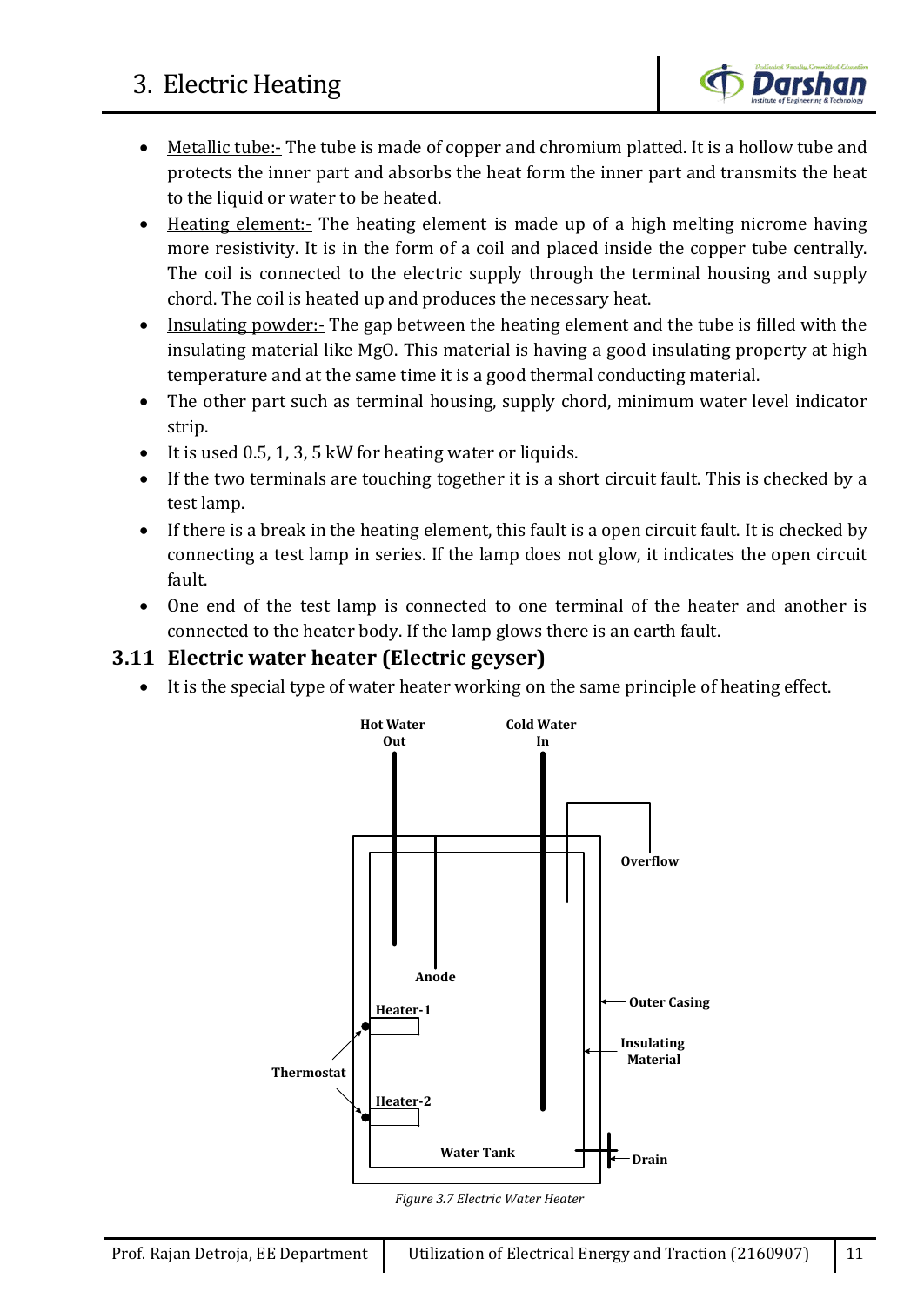- **Darshan**
- Water storage tank:- It has two cylinders one of which is called as heating chamber and is made of tinned copper. The outer part is made of lead coated steel. The remaining space between the two is filled up with the glass wool insulating material.
- Heating element:- The heating element made of nicrome wire may be one or two in numbers fitted in the chamber .
- Water inlet and outlet arrangement.
- Anode:- Anode rods come installed with geysers and are generally made of magnesium or aluminium which are screwed into the inside of the geyser. This anode prevents corrosion of the geyser by "self-sacrificing" its metal which attracts the corrosion of the water and its minerals preventing rust.
- Thermostat:- This is the automatic switching off arrangement after reaching the required temperature of the water.
- Earthing arrangement:- The body of the tank is well earthed to avoid the electric shock.
- Operation is similar to the immersion heater.

## **3.12 Arc heating**

- The heating of matter by an electric arc. The matter may be solid, liquid, or gaseous. When the heating is direct, the material to be heated is one electrode; for indirect heating, the heat is transferred from the arc by convection, or radiation.
- Electrodes used in arc furnaces:

### Carbon electrodes

- o They are made of anthracite coal and coke.
- o Cheaper.
- o Uniform heating can be obtained with large area of carbon electrodes.
- o Oxidation starts at about 400°C.
- o Used in small furnaces.
- o Used in manufacturing of Ferro-alloys, aluminum, calcium carbide, phosphorus.

#### Graphite electrodes

- o They are obtained by heating carbon electrodes to a very high temperature.
- o Owing to lower resistivity of graphite (one fourth of the carbon), graphite is required half in size for the same current resulting is easy replacement.
- o Oxidation starts at about 600°C.

## Self - baking electrodes

- o They are made of a special paste, the composition of the paste depends upon the type of process for which it is employed.
- o When current is passed, heat is produced that bakes the paste to form an electrode.
- o Used production of Ferro-alloys, electro- chemical furnaces and in production of aluminum by electrolytic process.

Types of arc heating furnaces

## **(a) Direct arc furnaces**

• When supply is given to the electrodes, two arcs are established between electrodes and charge, current passes through the charge.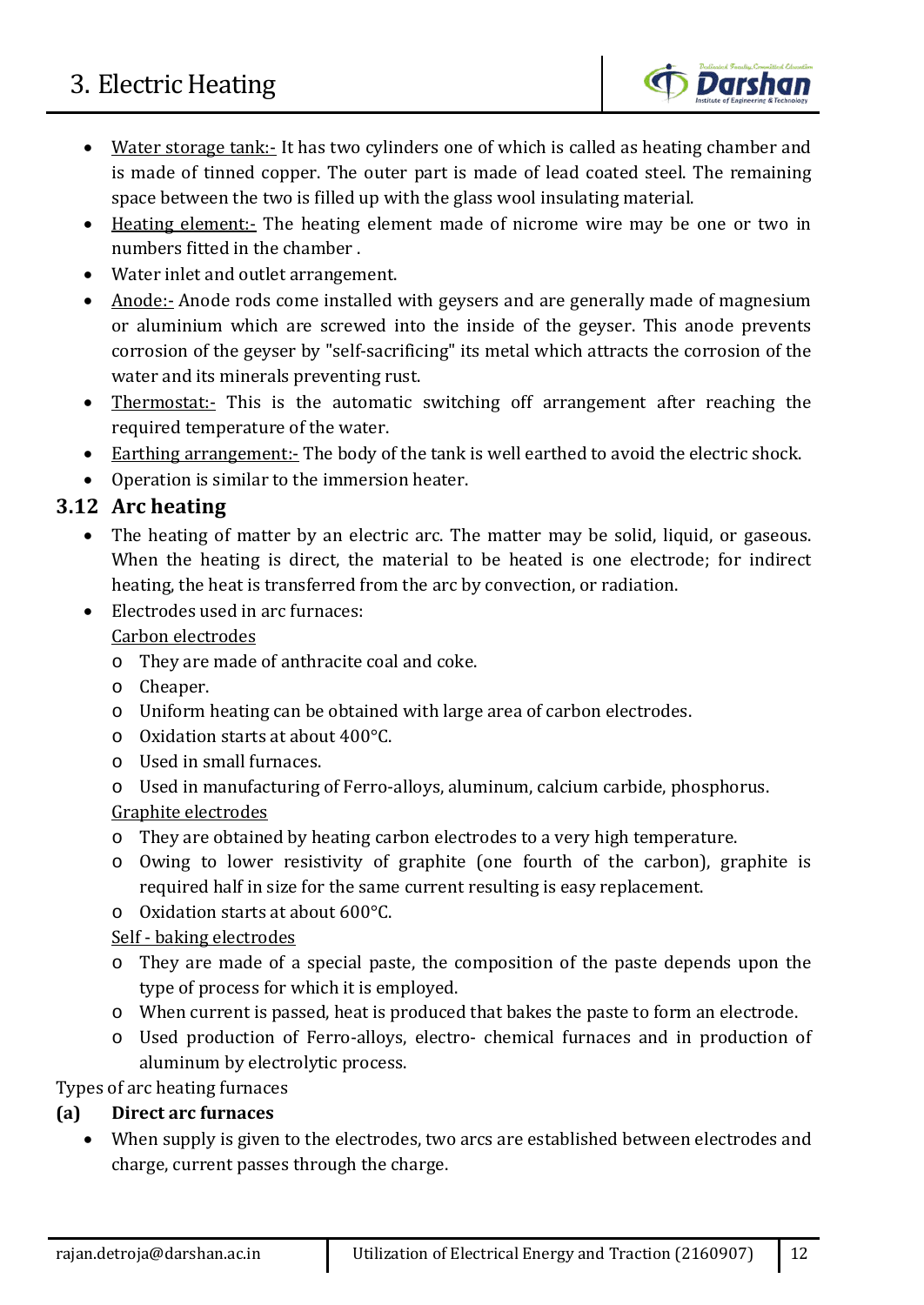

- As the arc is in direct contact with the charge and heat is also produced by current flowing through the charge itself, it is known as direct arc furnace.
- If the available supply is DC or 1-Φ AC, two electrodes are sufficient, if the supply is 3-Φ AC; three electrodes are placed at three vertices of an equilateral triangle.
- The most important feature of the direct arc furnace is that the current flows through the charge, the stirring action is inherent due to the electromagnetic force setup by the current and such furnace is used for manufacturing alloy steel and gives purer product.



*Figure 3.8 Direct Arc Furnace*

- Merits:
	- o It produces purer products, when compared with other methods.
	- o It is very simple and easy to control the composition of the final product during refining process.
- Demerits:
	- o It is very costlier.
	- o Electric energy is expensive, Even though it is used for both smelting and refining.
- Application:
	- o This type of furnace is to produce steel, alloy steel such as stainless steel etc.
	- o Used for the manufacture of gray iron casting.

#### **(b) Indirect arc furnace**

- In indirect arc furnace, the arc strikes between two electrodes by bringing momentarily in contact and then with drawing them heat so developed, due to the striking of arc across air gap is transferred to charge is purely by radiation.
- These furnaces are usually l-Φ and hence their size is limited by the amount of onephase load which can be taken from one point.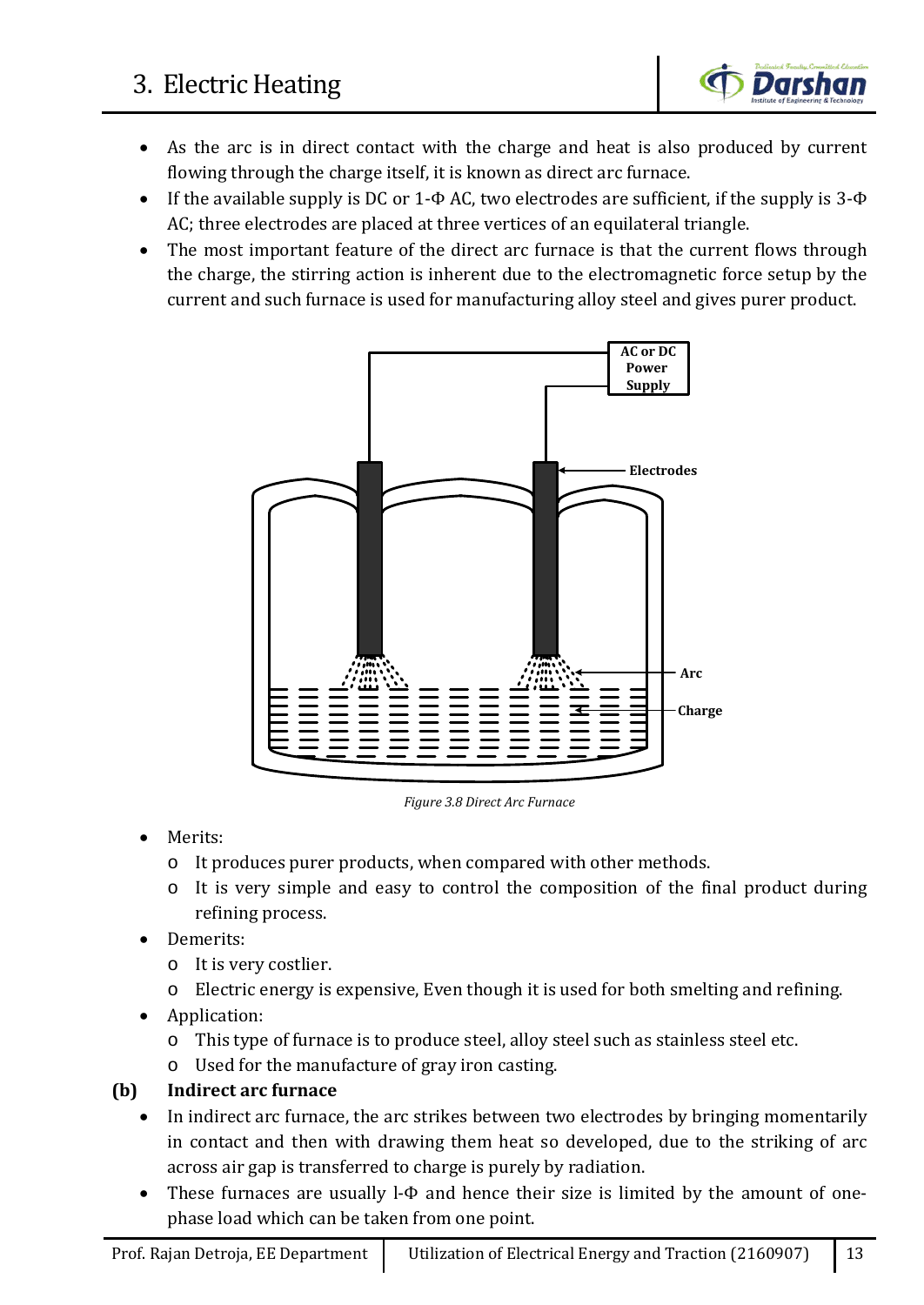

• Since on this furnace current does not flow through the charge, there is no stirring action and the furnace is required to be rocked mechanically.



*Figure 3.9 Indirect Arc Furnace*

- The electrodes are projected through this chamber at each end along the horizontal axis. This furnace is also sometimes called as rocking arc furnace.
- The charge in this furnace is heated not only by radiation from the arc between electrode tips but also by conduction from the heated refractory during rocking action; so, the efficiency of such furnace is high.
- Power input to the furnace is regulated by adjusting the arc length by moving the electrodes.
- Even though it can be used in iron foundries where small quantities of iron are required frequently, the main application of this furnace is the melting of non-ferrous metals.
- Advantages:
	- o Lower overall production cost per tonne of molten material.
	- o Sound casting in thin and intricate design can be produced.
	- o Metal losses due to oxidation and volatilization are quite low.
	- o Flexible in operation.
- Disadvantages:
	- o No inherent stirring action as there is no current flow through the charge.
	- o Continuous rocking should be done to distribute heat uniformly.
- Application:

The main application of this type furnace is melting of non-ferrous metals.

## **3.13 Induction heating**

• Induction heating is based on the principle of transformers. There is a primary winding through which an AC current is passed.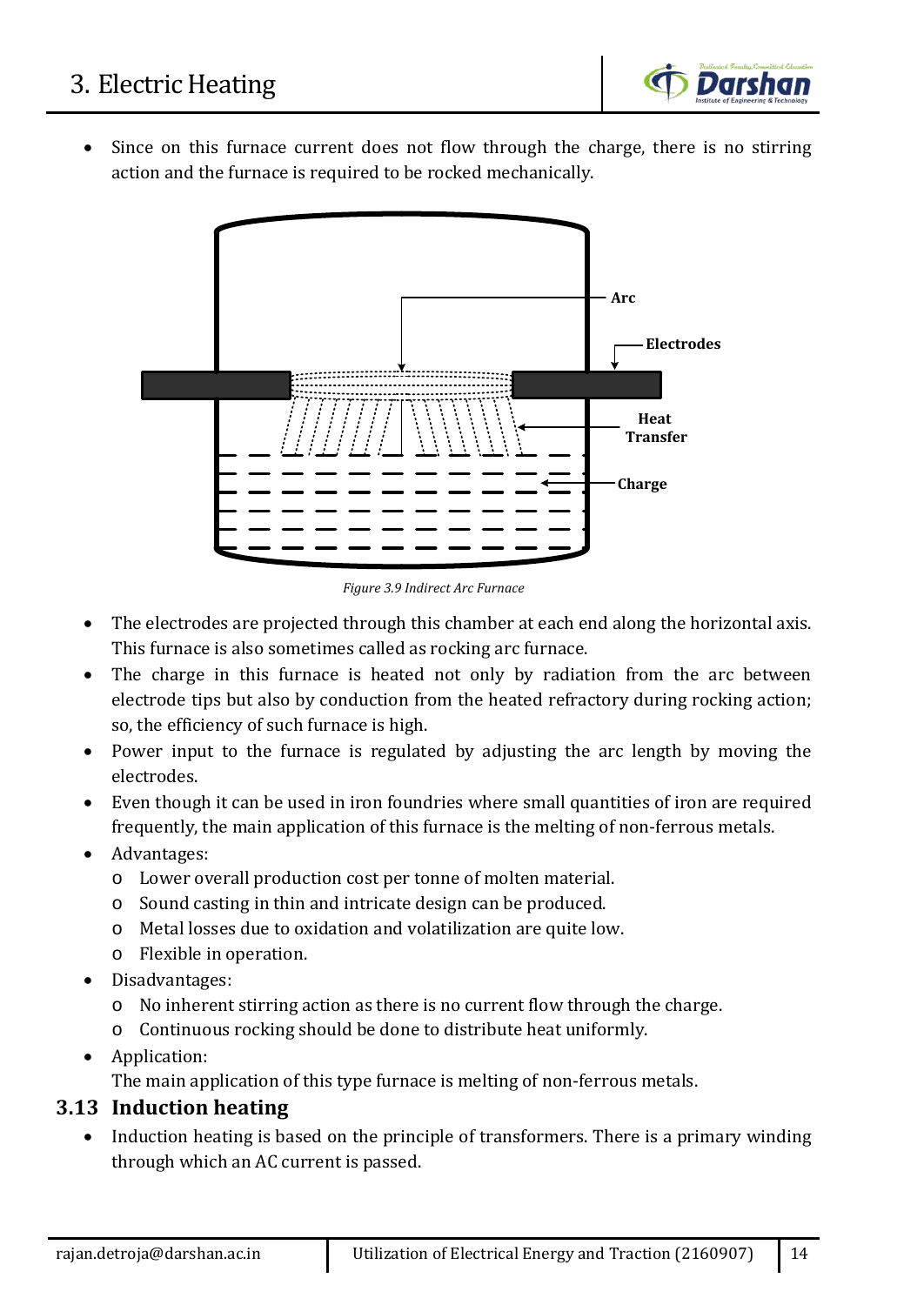

- The coil is magnetically coupled with the metal to be heated which acts as secondary. An electric current is induced in this metal when the AC current is passed through the primary coil.
- The following are different types of induction furnaces:
	- o Core type (low frequency) induction furnaces.
	- o Coreless type (high frequency) induction furnaces.
- Core type furnaces: they operate similar to a two winding transformer. They are classified into three types. They are 1. Direct core type 2. Vertical core type 3. Indirect core type.

#### **(a) Direct core type induction furnace**

- The core type furnace is essentially a transformer in which the charge to be heated forms single turn secondary circuit and is magnetically coupled to the primary by an iron core.
- The furnace consists of a circular hearth in the form of a trough, which contains the charge to be melted in the form of an annular ring.
- This type of furnace has the following characteristics: (why it is used in low frequency?)
	- o This metal ring is quite large in diameter and is magnetically interlinked with primary winding, which is energized from an AC source. The magnetic coupling between primary and secondary is very weak; it results in high leakage reactance and low pf. To overcome the increase in leakage reactance, the furnace should be operated at low frequency of the order of 10 Hz.



*Figure 3.10 Direct Core Type Induction Furnace*

o When there is no molten metal in the hearth, the secondary becomes open circuited thereby cutting of secondary current. Hence, to start the furnace, the molten metal has to be taken in the hearth to keep the secondary as short circuit.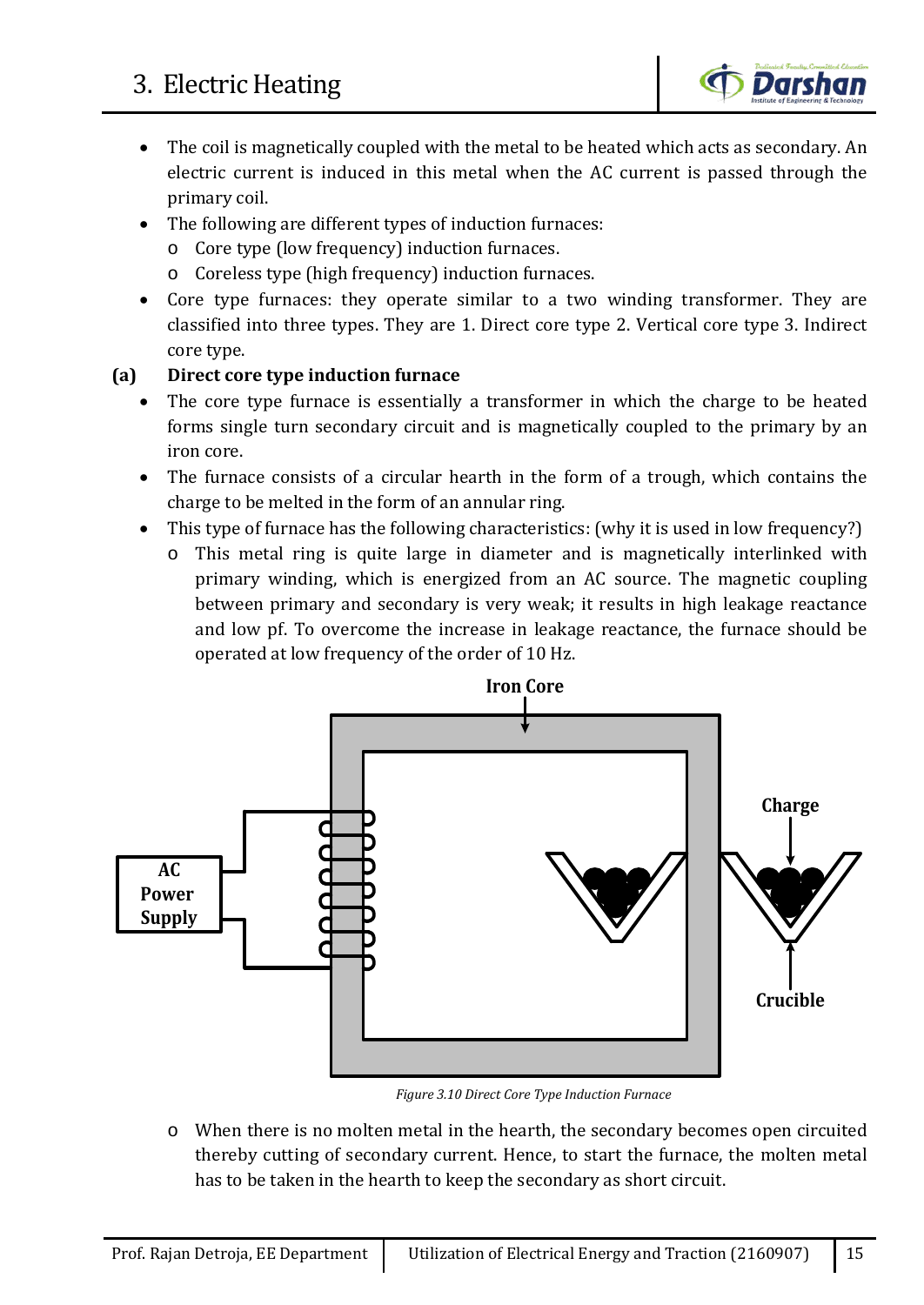

- o Furnace is operating at normal frequency, which causes turbulence and severe stirring action in the molten metal to avoid this difficulty, it is also necessary to operate the furnace at low frequency.
- o In order to obtain low-frequency supply, separate motor-generator set (or) frequency changer is to be provided, which involves the extra cost.
- o The crucible used for the charge is of odd shape and inconvenient from the metallurgical viewpoint.
- o If current density exceeds about 500 A/cm2, it will produce high-electromagnetic forces in the molten metal and hence adjacent molecules repel each other, as they are in the same direction.
- o The repulsion may cause the interruption of secondary circuit (formation of bubbles and voids); this effect is known as pinch effect.
- The pinch effect is also dependent on frequency; at low frequency, this effect is negligible, and so it is necessary to operate the furnace at low frequency.





*Figure 3.11 Ajax-Wyatt Induction Furnace (Vertical Core Type Induction Furnace)*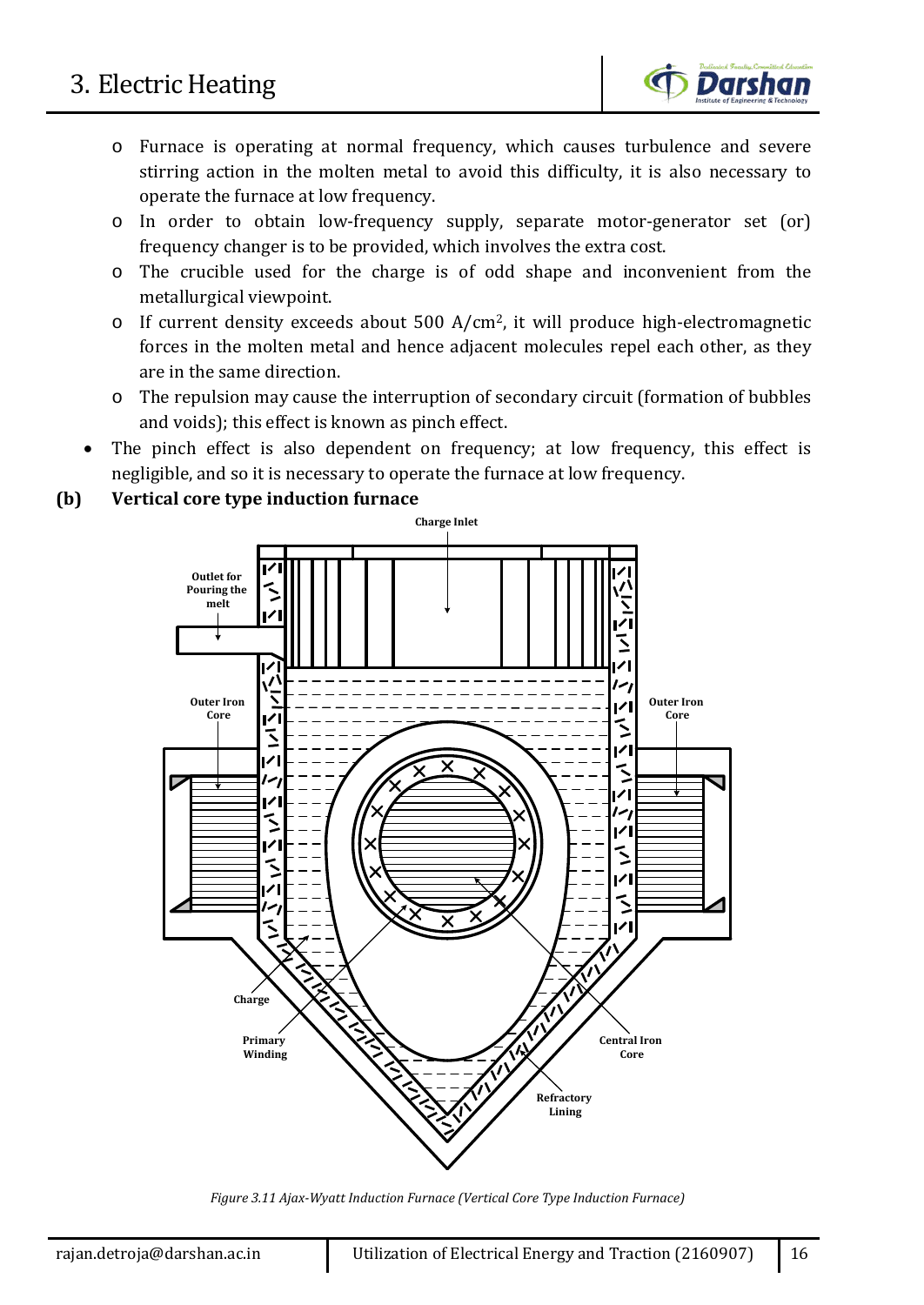

- It is an improvement over the direct core type furnace, to overcome some of the disadvantages mentioned in direct core type induction furnace. This type of furnace consists of a vertical core instead of horizontal core. It is also known as Ajax-Wyatt induction furnace.
- Vertical core avoids the pinch effect due to the weight of the charge in the main body of the crucible.
- The leakage reactance is comparatively low and the power factor is high as the magnetic coupling is high compared to direct core type.
- There is a tendency of molten metal to accumulate at the bottom that keeps the secondary completed for a vertical core type furnace as it consists of narrow V-shaped channel.
- The inside layer of furnace is lined depending upon the type charge used. Clay lining is used for yellow brass and an alloy of magnesia and alumina is used for red brass.
- The top surface of the furnace is covered with insulating material, which can be removed for admitting the charge.
- Necessary hydraulic arrangements are usually made for tilting the furnace to take out the molten metal. Even though it is having complicated construction, it is operating at power factor of the order of 0.8-0.83.
- This furnace is normally used for the melting and refining of brass and nonferrous metals.
- Advantages
	- o Accurate temperature control and reduced metal losses.
	- o Absence of crucibles.
	- o Consistent performance and simple control.
	- o It is operating at high power factor.
	- o Pinch effect can be avoided.

## **(c) Indirect core type furnace**

- This type of furnace is used for providing heat treatment to metal. A simple induction furnace with the absence of core.
- The secondary winding itself forms the walls of the container or furnace and an iron core links both primary and secondary windings.
- The heat produced in the secondary winding is transmitted to the charge by radiation.
- An oven of this type is in direct competition with ordinary resistance oven. It consists of a magnetic circuit is made up of a special alloy and is kept inside the chamber of the furnace.
- This magnetic circuit loses its magnetic properties at certain temperature and regains them again when it is cooled to the same temperature.
- When the oven reaches to critical temperature, the reluctance of the magnetic circuit increases many times and the inductive effect decreases thereby cutting off the supply heat. Thus, the Temperature of the furnace can be effectively controlled.
- The magnetic circuit is detachable type that can be replaced by the other magnetic circuits having critical temperatures ranging between 400°C and 1,000°C. The furnace operates at a pf of around 0.8.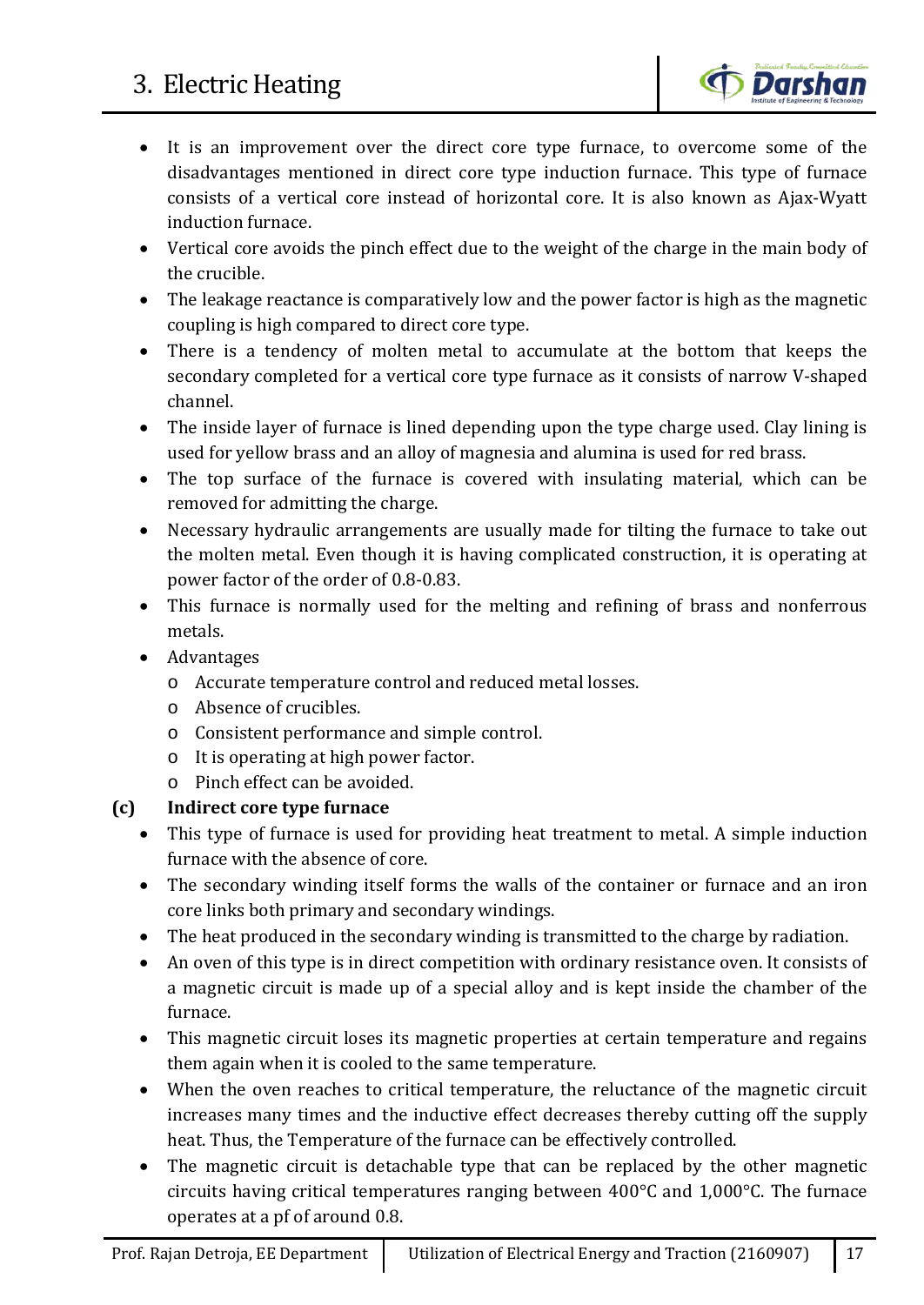



*Figure 3.12 Indirect Core Type Induction Furnace*

#### **(d) Coreless type induction furnace**

- It is a simple furnace with the absence of core. In this furnace, heat developed in the charge due to eddy currents flowing through it. The furnace consists of a refractory or ceramic crucible cylindrical in shape enclosed within a coil that forms primary of the transformer.
- The furnace also contains a conducting or non-conducting container that acts as secondary. If the container is made up of conducting material, charge can be conducting or non-conducting; whereas, if the container is made up of non-conducting material, charge taken should have conducting properties.
- When primary coils are excited by an alternating source, the flux set up by these coils induce the eddy currents in the charge. The direction of the resultant eddy current is in a direction opposite to the current in the primary coil.
- These currents heat the charge to melting point and they also set up electromagnetic forces that produce a stirring action to the charge.
- The eddy currents developed in any magnetic circuit are given as: W<sub>e</sub> α B<sub>m</sub><sup>2</sup>f<sup>2</sup>

Where  $B_m$  is the maximum flux density (Tesla), f is the frequency in (Hz) and  $W_e$  is the eddy current loss (Watts).

- In coreless furnace, the flux density will be low as there is no core. Hence, the primary supply should have high frequency for compensating the low flux density.
- If it is operating at high frequency, due to the skin effect, it results copper loss, thereby increasing the temperature of the primary winding.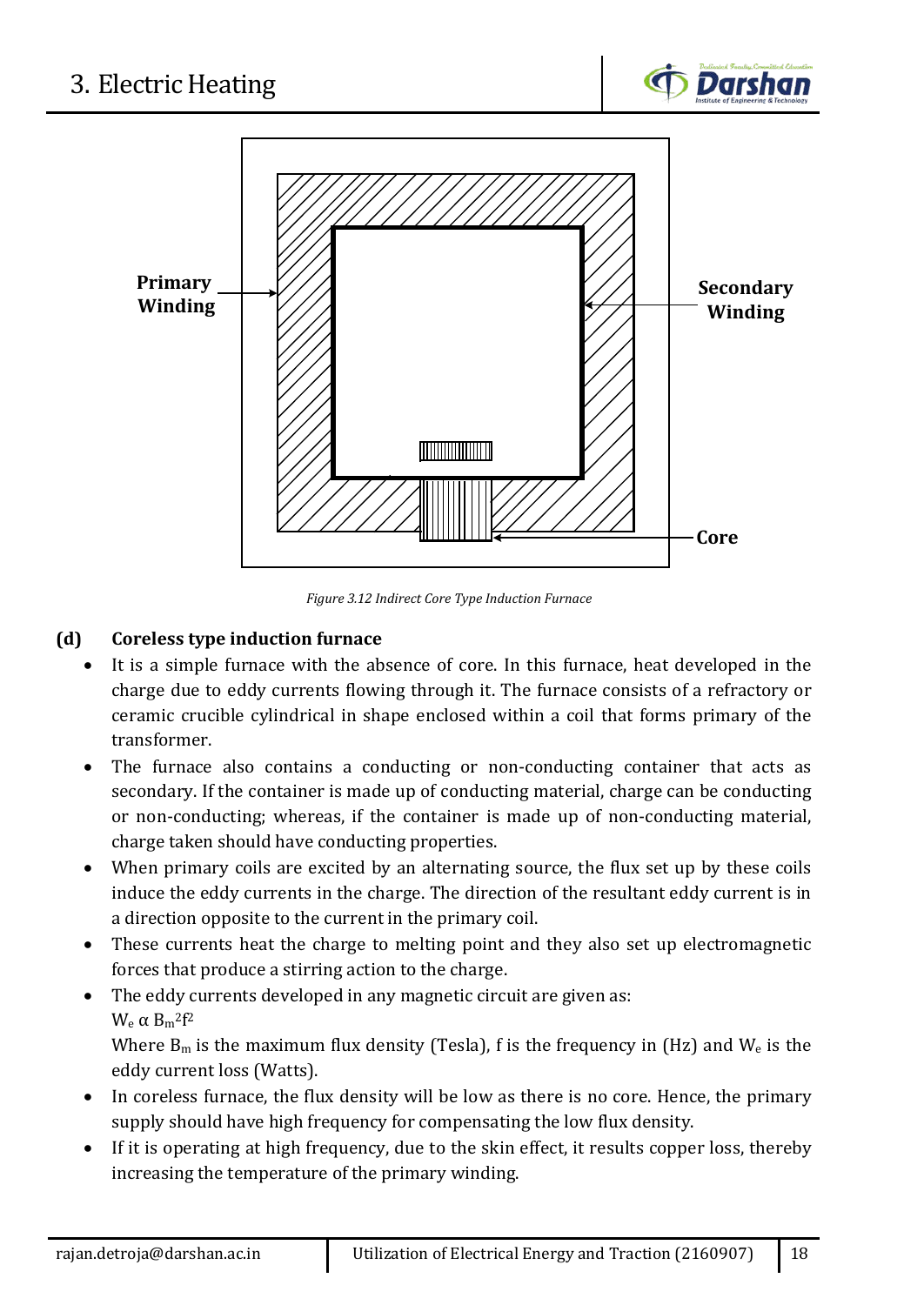

**Darshan** 

*Figure 3.13 Coreless Induction Furnace*

- This necessitates in artificial cooling. The coil, therefore, is made of hollow copper tube through which cold water is circulated.
- Minimum stray magnetic field is maintained when designing coreless furnace, otherwise there will be considerable eddy current loss.
- Following are the advantages of coreless furnace over the other furnaces:
	- o Ease of control.
	- o Oxidation is reduced, as the time taken to reach the melting temperature is less.
	- o The eddy currents in the charge itself results in automatic stirring.
	- o The cost is less for the erection and operation.
	- o It can be used for heating and melting.
	- o Any shape of crucible can be used.
	- o It is suitable for intermittent operation.

## **3.14 Principle of dielectric heating**

- Dielectric heating is also sometimes called as high frequency capacitance heating. if non metallic materials i.e., insulators such as wood, plastics, china clay, glass, ceramics etc are subjected to high voltage AC current, their temperature will increase in temperature is due to the conversion of dielectric loss into heat.
- The supply frequency required for dielectric heating is between 10-50 MHz and applied voltage is 20 kV.
- The overall efficiency of dielectric heating is about 50%.
- When a capacitor is subjected to a sinusoidal voltage, the current drawn by it is never leading the voltage by exactly 90°. The angle between the current and the voltage is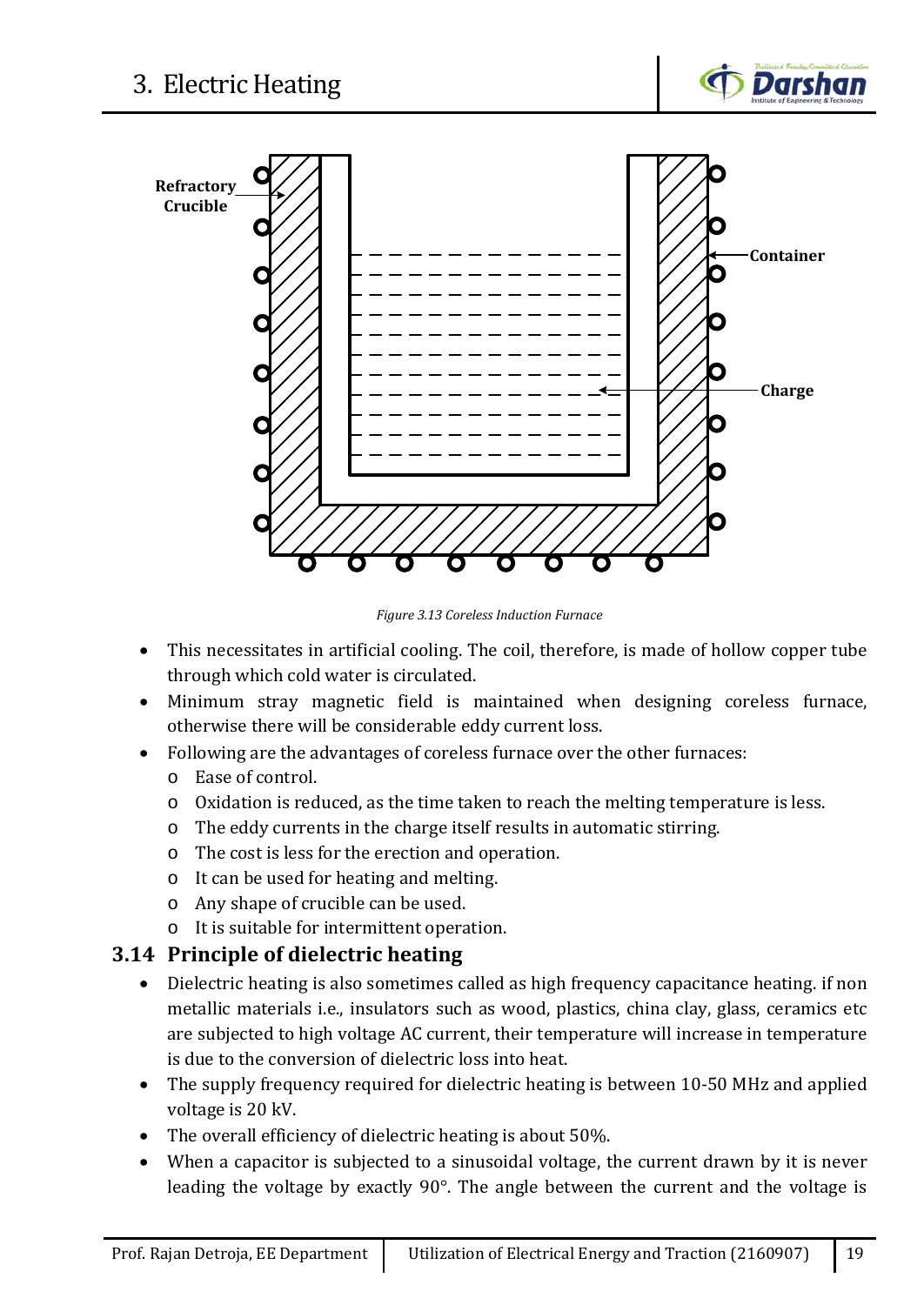

slightly less with the result that there is a small in-phase component of the current which produces power loss in the dielectric of the capacitor.

- At ordinary frequency of 50 Hz such loss may be small enough to be negligible but at high frequencies the loss becomes large enough to heat the dielectric. It is this loss that is utilized in heating the dielectric.
- The insulating material is placed in between two conducting plates in order to form a parallel plate capacitor shown in figure 3.14.
- The dielectric loss is dependent upon the frequency and high voltage. Therefore for obtaining high heating effect high voltage at high frequency is usually employed.
- The charge to be heated is placed between two sheet type electrodes which form a capacitor.
- Power drawn from supply, *P = VIcosΦ*

```
Now, Ic = I = V/Xc = 2ΠfCV
      P = V(2ΠfCV) cosΦ = 2ΠfCV2cosΦ
Now, Φ = (90°-δ)
      cosΦ = cos(90°-δ)
            = sinδ = tanδ =δ. If δ is assumed to be very small.
      P = 2ΠfCV2δ
Here C=єoєrA/t
Where, t - thickness of the dielectric slab
```
- *A* area of the dielectric slab
- $\epsilon_r$  is the relative permittivity
- $\epsilon$ <sup>*o*</sup> is the absolute permittivity of the vacuum (= 8.854 x 10<sup>-12</sup> F/m).
- This power is converted into heat. Since for a given insulation material C and  $\delta$  are constant, the dielectric loss  $\alpha$  V<sup>2</sup>f.



*Figure 3.14 Dielectric Heating* 

- Advantages:
	- o Uniform heating is obtained.
	- o Running cost is low.
	- o Non conducting materials are heated within a short period.
	- o Easy heat control.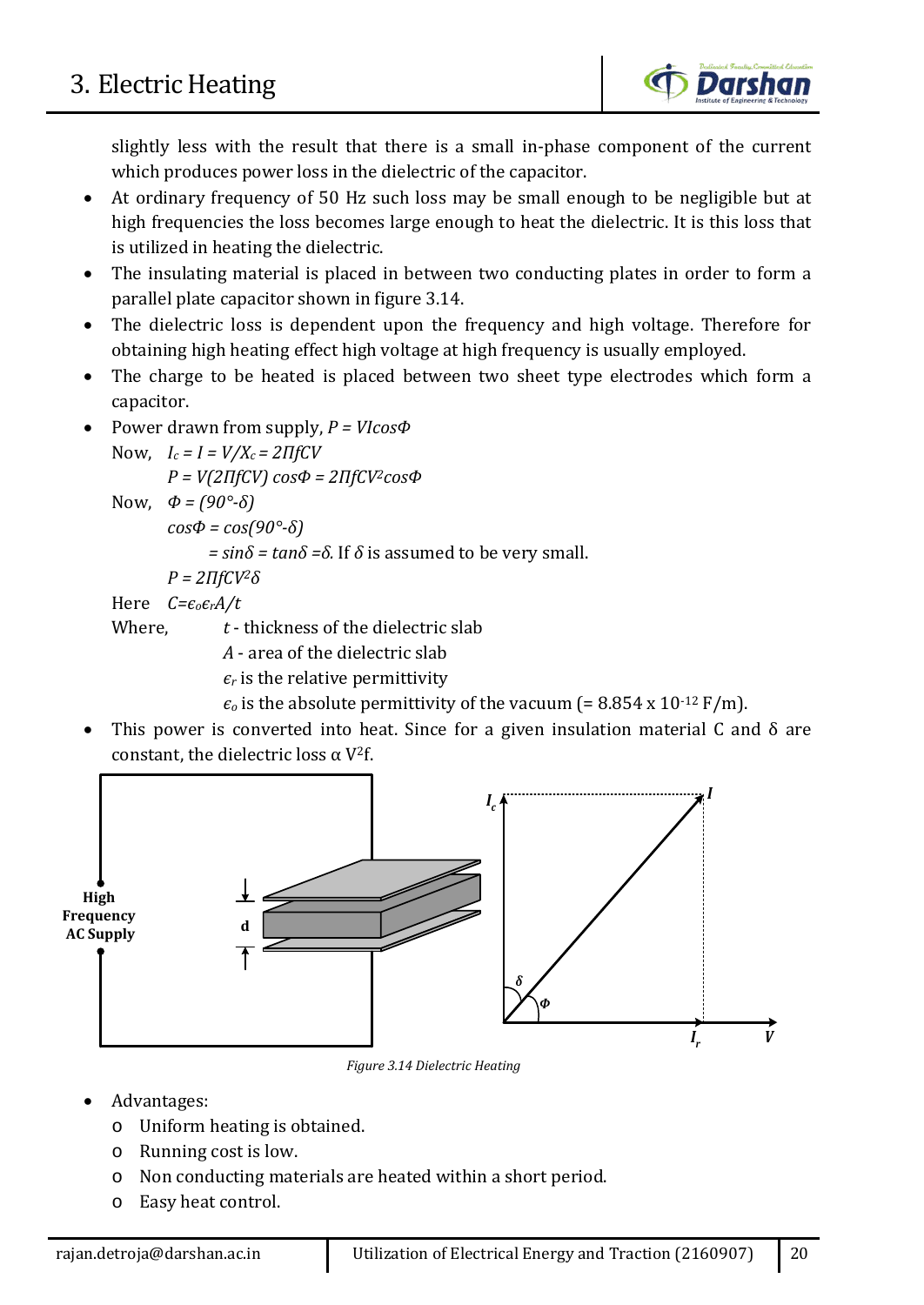

- o With increase in frequency the heating becomes faster.
- o Inflammable articles like plastics and wooden products can be safely heated.
- Disadvantages:
	- o High installation cost. So preferred where other methods are not possible.
- Applications:
	- o Food processing.
	- o Wood processing.
	- o Drying purpose in textile industry.
	- o Electronic sewing.
	- o Dehydration of foods.
	- o Vulcanizing of rubber.
	- o Drying of explosives.
	- o Heating of tissues and bones of body required for the treatment of certain types of pains and diseases.
	- o Removal of moisture from oil.

### **3.15 High frequency eddy current heating**

- In high frequency eddy current heating, the phenomenon of 'skin effect' plays as important role.
- Skin effect is the tendency of induced heating currents to concentrate near the surface of the conductor.
- Skin effect is very predominant at high frequency.
- The charge to be heated is placed within a high frequency current carrying coil, an alternating magnetic field is set up and eddy currents are set up in the charge.
- The eddy current loss is proportional to the product of square of supply frequency and flux density therefore high frequency supply can be utilized to generate the heat.
- By controlling the frequency and the flux density the amount of heat can be controlled.
- The eddy current heating can be restricted to any desired depth of the material to heated by selection of frequency of heating current. The supply frequency is employed between 10,000 to 4,00,000 Hz.
- Advantages of eddy current heating:
	- o It is quick, clean and convenient method.
	- o The heat generated near the surface of material piece, therefore there is little wastage of heat.
	- o Heat is produced at a very high rate; at time over 5 kW per sq cm of surface.
	- o The area of the surface over which heat is produced can be accurately controlled.
	- o Temperature control in very easy.
	- o Unskilled labour can also operate the equipment.
- Disadvantages of eddy current heating:
	- o The generation of heat is costly.
	- o Efficiency of the equipment is less than 50%.
	- o Initial cost of equipment is high.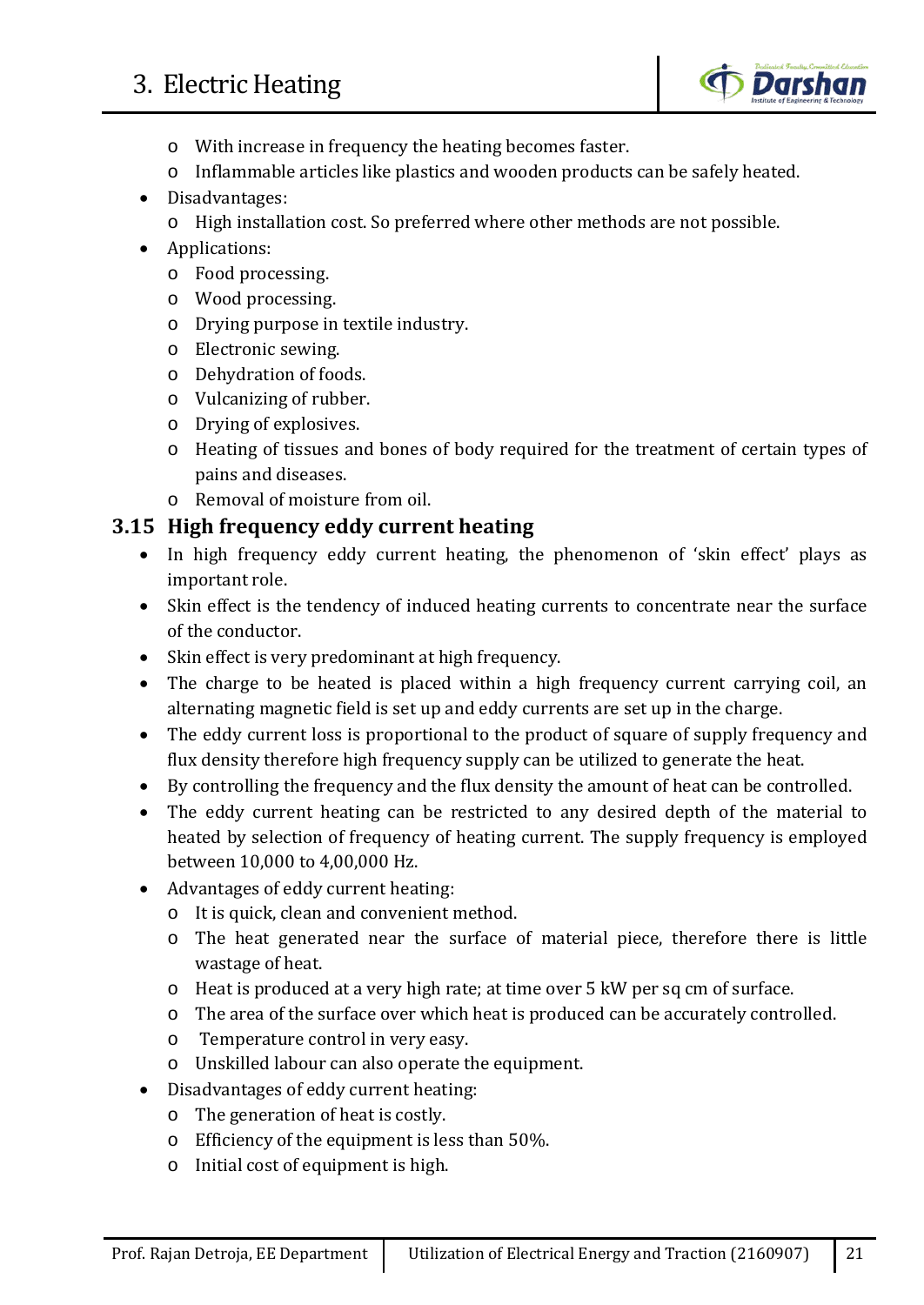

- Applications of eddy current heating:
	- o Surface heating.
	- o Annealing of metal.
	- o Soldering.
	- o Welding.
	- o Drying of point.
	- o Forging of bolt heads.
	- o Melting of costly metals.
	- o Sterilization of surgical instruments.

## **3.16 Infra-red heating**

- This is special type of heating.
- A tungsten filament special type of lamp is used.
- It is operated at the temperature of 2300°C.
- At this temperature the lamp emits a large amount of infra-red radiations.
- If we compare other types of resistance heating this lamp emits large amount of heat which is being reflected to the charge.
- These lamps with reflectors are mounted on the sides of walls or sometimes on the top.
- It does not permit the heat to leak through the surface of the chamber and hence heat insulation is not necessary.
- The reflectors are used and these are coated by Rhodium which increases heat emission intensities up to 7500 w/m2.
- Heat absorbed by the charge is about  $4300 \text{ w/m}^2$ .
- Charge temperature is in between 200°C to 300°C.
- Applications of infra-red heating:
	- o In paint drying industries for drying paints.
	- o In the foundry sections of industry for molding.
	- o De-hydration at low temperatures.
	- o Heating of plastics at low temperatures.

## **3.17 Microwave heating**

- A microwave oven is also known as microwave.
- It is a kitchen appliance that heats and cooks food by exposing it to electromagnetic radiation. These radiations are in the microwave spectrum.
- The process involves polar molecules in the food to rotate and produce thermal energy in a process known as dielectric heating.
- In other words intermolecular friction gives rise to heat and that heat is utilized for heating the substance itself.
- Microwave ovens heat food quickly and efficiently.
- A microwave oven heats food by passing microwave radiation through it.
- Microwaves are a form of non-ionizing electromagnetic radiation with a frequency higher than ordinary radio waves but lower than infrared light.
- This oven use frequencies in one of the ISM (industrial, scientific, medical) bands.
- The frequency used is about 2.45 GHz and a wavelength of 12.2 cm.